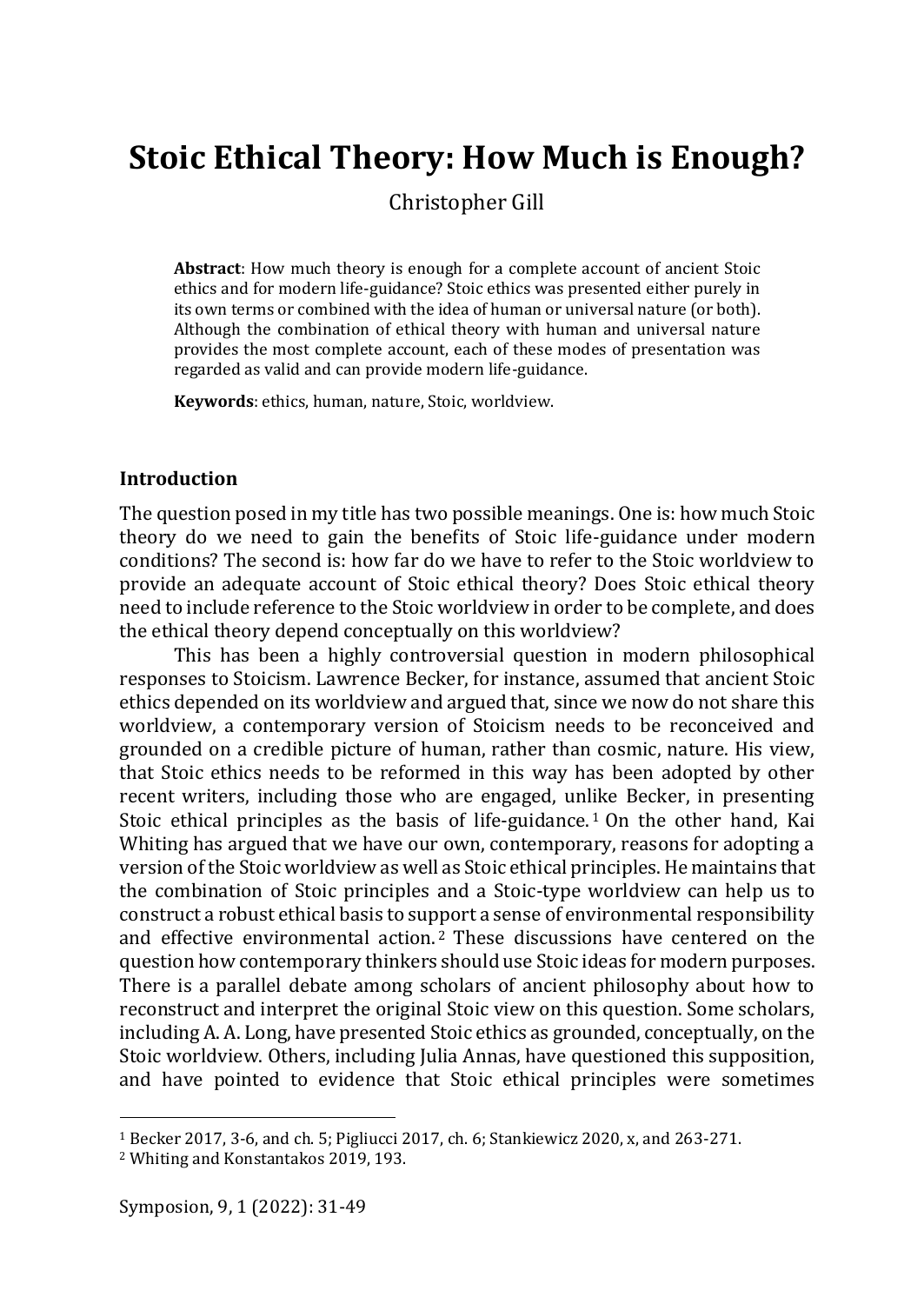presented independently, without reference to the worldview, or, alternatively, linked with ideas of human nature. This interpretative debate has been quite intense and has given rise to intermediate and nuanced versions of these positions.<sup>3</sup> These two kinds of debate (about the modern uses of Stoic ideas and about the precise character of the ancient Stoic theory) amount to two ways of asking, 'how much is enough,' in the second sense of this question.

Here, I aim to bring closer together these two kinds of dialogue, about the modern significance of Stoic ideas and about the scope and character of ancient Stoic ethical thinking. I also explore the implications of the second question posed (how far does Stoic ethical theory depend on their worldview?) for the first question (how much ethical theory is needed for modern life-guidance?). After preliminary comments on the ancient evidence for Stoic ethics, I give an overview of Stoic ethical ideas. I then turn to the question of the relationship between these ethical ideas and Stoic thinking on nature, in various senses, including their worldview. Subsequently, I discuss the implications of these ancient ideas for the modern use of Stoic ethical thinking, including its use for life-guidance. In these ways, I aim to offer an answer to the question 'how much is enough,' in both the senses outlined here.

## **1. Core Stoic Ethical Ideas**

Before discussing the relationship between Stoic ethical ideas and their thinking on nature, I need to clarify what ethical ideas I have in mind, as I do shortly. However, this raises a preliminary question: what is the ancient evidence for these ideas? Those approaching Stoic ethics for modern purposes, especially for lifeguidance, often focus on the writings of the Roman Imperial Stoic thinkers, Seneca, Epictetus, and Marcus Aurelius, which survive largely intact and are readily available in modern translations. However, these thinkers did not aim to present their own independent ideas but to convey, in distinctive ways, the philosophical teachings developed by a series of Hellenistic thinkers, from Zeno onwards. The writings of the Hellenistic Stoics have been largely lost. However, the best guide to their doctrines is usually taken by scholars to be certain ancient summaries, taken together with discussions of their ideas by Cicero, a highly informed thinker and writer, though not a Stoic, and by Seneca. In ethics, the most important works are Cicero's *On Ends* Book Three and two summaries by late writers of handbooks, Diogenes Laertius and Stobaeus, all of which seem to be firmly based on Hellenistic sources. These constitute the primary evidence for Stoic ethics, which can be supplemented by other discussions of Stoic theory by Cicero and Seneca, and also by the more informally presented works of Epictetus and Marcus, in so

<sup>3</sup> See Long 1996, ch. 6; Annas 1993, ch. 4; Annas 2007, 58-87; Salles 2009, chs. 7-8. For reviews of the debate, see Gill 2006, 145-166; Brüllman 2015; Becker 2017, 75-88.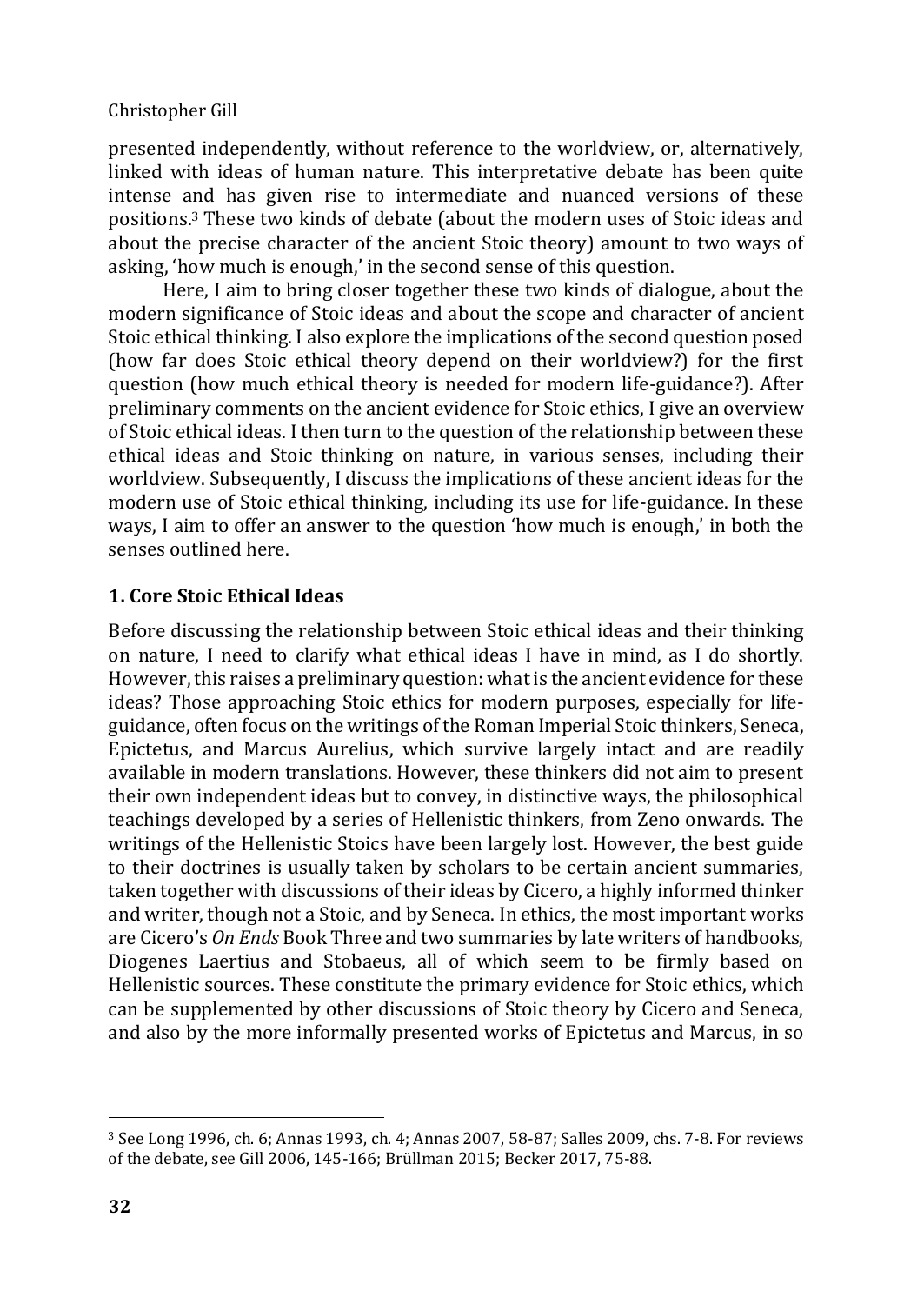far as they are consistent with the other evidence.<sup>4</sup> The following outline of Stoic ethical ideas is based on this ancient evidence; the same goes for the subsequent discussion of Stoic ideas about ethics and nature.<sup>5</sup>

The idea seen in antiquity as most characteristic of the Stoic ethical position is that virtue forms the sole basis for happiness. This was, typically, contrasted with the view, derived from Aristotle, that happiness depends on the combination of virtue and what are sometimes called 'bodily and external goods,' such as one's own health and prosperity and that of one's family and friends.<sup>6</sup> This idea, along with the contrast with Aristotelian-type views, is central to Cicero's discussion of Stoic ethics in *On Ends* Book Three, one of the three main ancient summaries of Stoic ethical ideas, and is also accentuated in the other two.7This idea goes along with another, which is presented in ancient sources as a fundamental Stoic theme. Things such as health and prosperity, which are presented by Aristotle as 'good things,' alongside virtue, are characterized as 'indifferents' or 'matters of indifference' by the Stoics, when compared with virtue. This does not mean that such things have no value at all. For most Stoics at least, things such as health have a real or 'natural' value and are things that human beings naturally prefer to have rather than not; in their terms, they are 'preferable indifferents,' by contrast with 'dispreferable indifferents' such as one's own illness and poverty and that of one's family and friends. But, if they have positive value, why do they not count as good things, like virtue, and why are they still 'indifferents,' though preferable ones? They are 'indifferents' because they do not *make the difference* between happiness and misery. Happiness and its absence do not depend on whether we have these things or not but on whether we have and exercise the virtues (or not), and whether we 'make good (or bad) use' of these things, as the Stoics put it.<sup>8</sup>

These ideas may seem strange and unconvincing if we assume the standard English meanings of these terms. The virtues are often understood in modern English as *moral* virtues, generally taken to mean virtues which benefit other people and not ourselves. 'Happiness' is often assumed to mean a pleasurable or contented state of mind or mood. Claiming that virtue is the only basis for

<sup>4</sup> For these primary sources (by Diogenes Laertius, and Stobaeus, thought to be based on Arius Didymus, and Cicero, *On Ends* 3, along with other important sources), presented continuously, see Inwood and Gerson 1997, 190-260; Inwood and Gerson 2008 (= IG in all subsequent notes), 113-205. See also Long and Sedley 1987 (=LS in all subsequent notes), sections 56-67. For discussion of these sources, see Schofield 2003, 233-256.

<sup>5</sup> For other overviews of Stoic ethical ideas, see Inwood and Donini 1999, 675-738; Sellars 2006, 107-134. See also Annas 1993, discussing Stoic ideas under different headings, e.g. "The Virtues", "Happiness".

<sup>6</sup> See Aristotle, *Nicomachean Ethics*, 1.7-10.

<sup>7</sup> For translations of Cicero, *On Ends* 3, see (incomplete) IG, 151-161; also Cicero, *On Moral Ends*, trans. Annas and Woolf 2001. On the debate between Stoic and Aristotelian-type theories, e.g. that of Antiochus, see Annas 1993, 388-425; Russell 2012, chs. 5, 8.

<sup>8</sup> For primary sources on these topics, see LS 58 esp. 58 A-B, 61, esp. 61 A, 63, esp. 63 A. See also Vogt 2017, 183-199.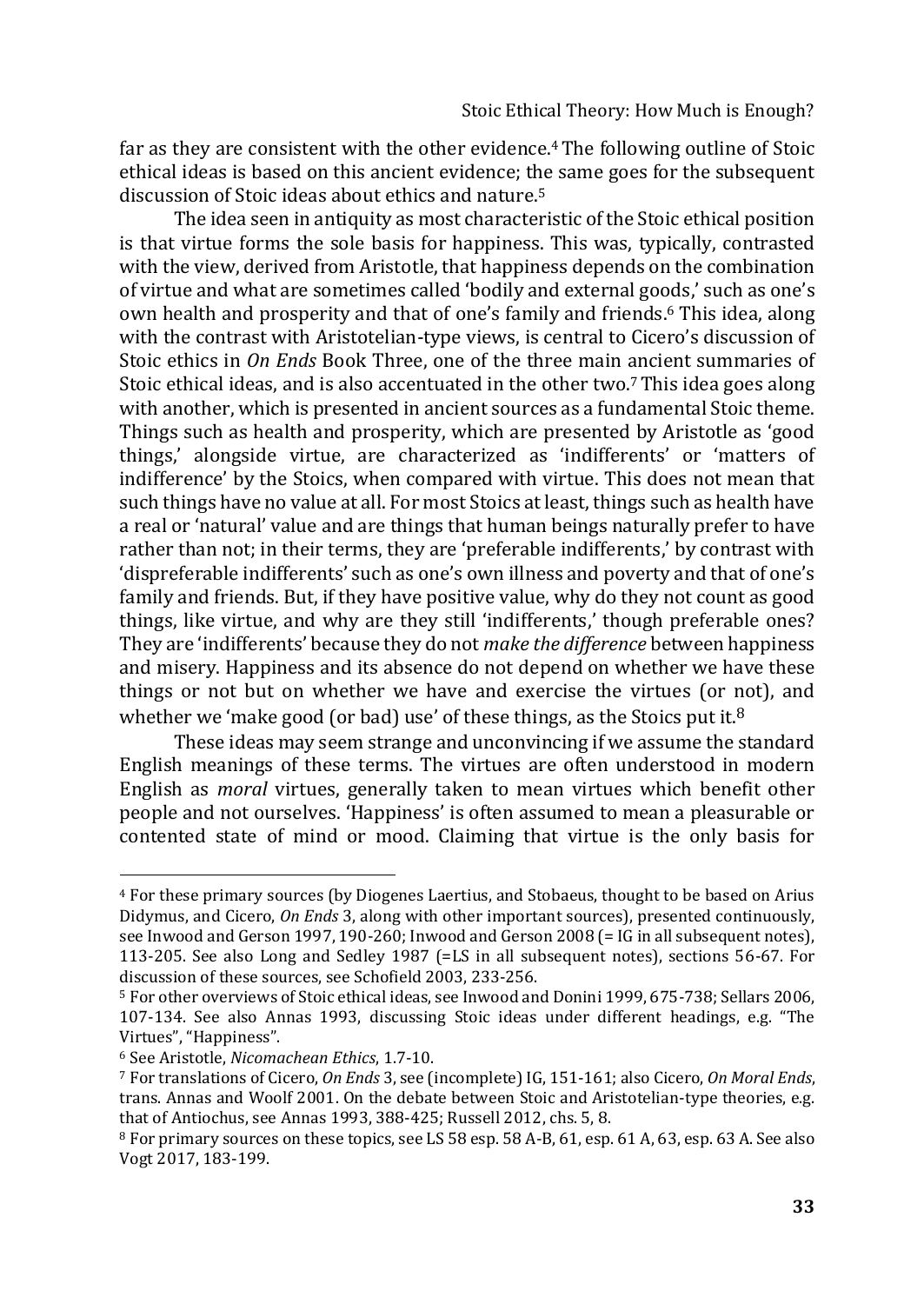happiness, with these meanings in mind, seems strained and implausible.<sup>9</sup> However, the Stoics define these ideas differently, in a way that makes their claim much more intelligible, though it remains challenging. The virtues are described as forms of knowledge or expertise; the four cardinal virtues (wisdom, courage, justice, and moderation or self-control), with their subdivisions, are seen as mapping the four main areas of human experience. The virtues, then, constitute forms of knowledge or skill in leading a good human life, one that benefits both oneself and the other people affected by one's life.<sup>10</sup> They are also, for the same reason, forms of expertise in living happily. Happiness is not conceived as a (longterm or short-term) mood or state of mind, though it carries with it a certain state of mind, marked by stability and equanimity. Happiness is seen as a form of life; the standard Stoic definitions of happiness include 'the life according to virtue' and 'the life according to nature.'<sup>11</sup> What sort of life constitutes happiness? It is characterized in various ways. These include a good human life, one that benefits both us and others affected by our life; and this characterization helps to show why the Stoics claim that virtue is the sole basis for happiness. Both happiness and virtue are also characterized in terms that bring out their essential similarity. The virtues enable human beings to live a life marked by a combination of rationality and sociability; and this kind of life is also seen as a happy human life.<sup>12</sup> The virtues are seen as constituting the best way to care for ourselves and others of our kind (other human beings); they are also conceived as constituting a form of internal structure, order, and wholeness. These same qualities are also seen as characteristic of a happy life.<sup>13</sup> Hence, although virtue and happiness constitute different types of entity (a form of knowledge on the one hand, and a form of life on the other), their fundamental character is the same. This helps to explain the otherwise surprising claim that virtue forms the sole basis for happiness. Virtue is a form of expertise that 'makes good use' of whatever 'indifferents' are available; and so happiness does not depend on the presence of specific 'preferable indifferents,' such as one's own health and prosperity and that of one's family and friends.<sup>14</sup>

These two distinctive Stoic ideas (about the relation between virtue and happiness and virtue and indifferents) are presented as core features of Stoic ethics in the ancient summaries and other writings. They are generally combined with two other distinctive Stoic ideas, about ethical development and about emotions. Stoic thinking about ethical development forms part of a broader theory

<sup>9</sup> On the contrast between ancient and modern ideas of happiness, see Russell 2012, part 1. <sup>10</sup> See LS 61 A, C-D, H; also Stobaeus 5b5 (IG, 127).

<sup>11</sup> See LS 63 A-B.

<sup>12</sup> See Stobaeus 5b1, 5b3, 6, 6e: see IG, 125-126, 132-133.

<sup>13</sup> For the idea of virtue and happiness as structure, order, and wholeness, see Diogenes Laertius 7.90, 100, Stobaeus 5b8, 5l, 11a (IG, 114, 116-117, 128, 140); Cicero *On Ends* 3.21, Cicero *On*  Duties 1.98, Seneca, Letters 120.11; also Long 1996, ch. 9; Gill 2006, 150-157. <sup>14</sup> See LS 58 A-B.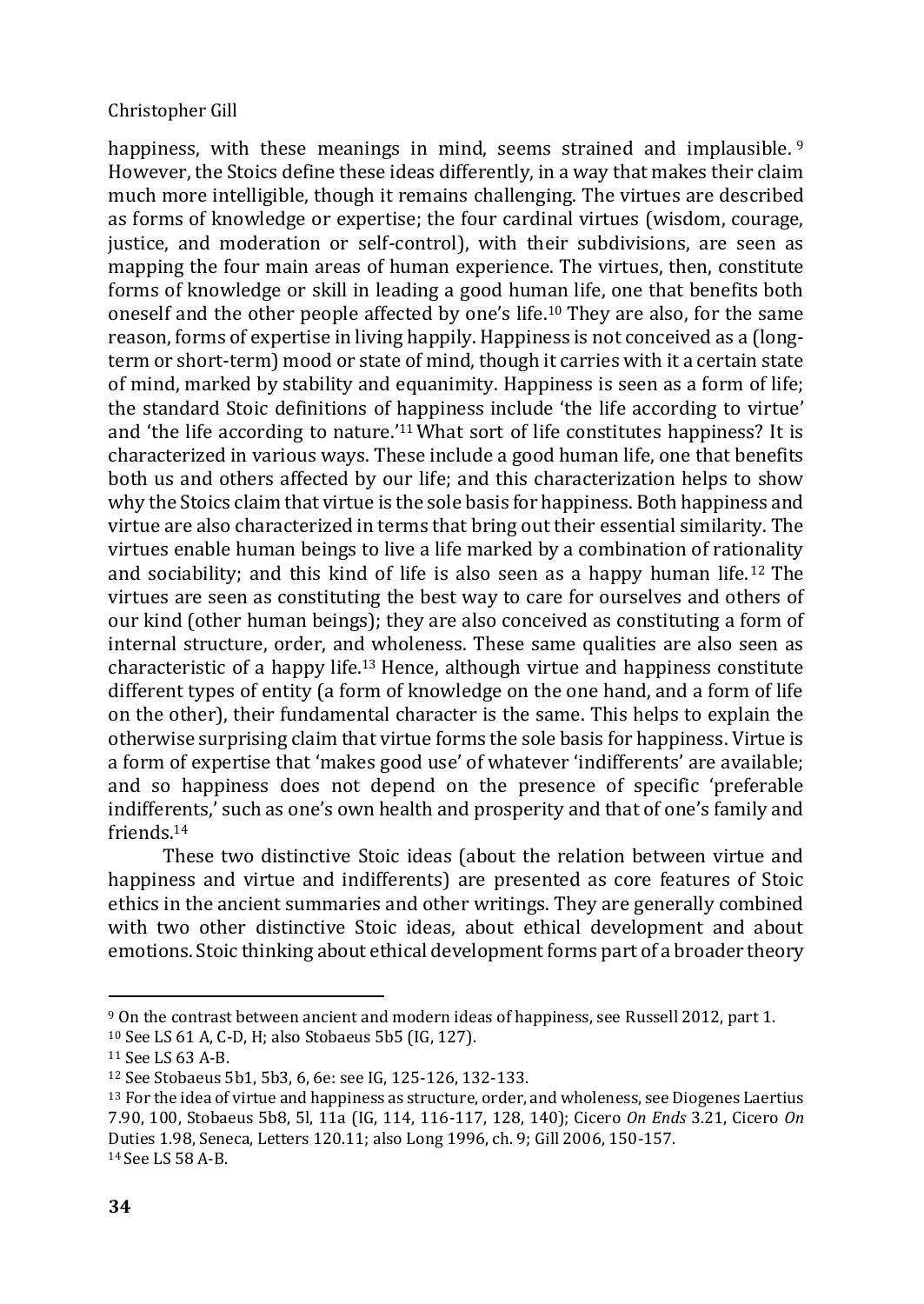of animal and human development, which is characterized as 'appropriation' (*oikeiōsis*).<sup>15</sup> The Stoics believe that the capacity to develop towards virtue and happiness is a natural one, in-built in all human beings, <sup>16</sup> and that this development can take place in any social and political context. However, they think that there are certain causes of corruption which are also in-built in human life and are reinforced by social influences; and this explains why so few people, as the Stoics believe, achieve complete virtue or 'wisdom.' <sup>17</sup> Hence, for the vast majority of people, the best that can be achieved is what they call 'making progress' towards virtue and happiness, a process that is ongoing and life-long.<sup>18</sup> Ethical development, in their view, has two main strands. One strand consists in working towards virtue and happiness, through an activity that forms part of any human life, namely 'selecting' between 'indifferents,' that is, things such as health and prosperity. The outcome of this strand consists in understanding fully the substantive difference in value between virtue and indifferents. It also consists in developing and exercising virtue, in part by selecting correctly between indifferents, and thus achieving the happy life (the 'life according to virtue'). The second strand also consists in working towards, and achieving, virtue and virtuebased happiness; but its special focus is not selection between indifferents but interpersonal and communal relationships. What is involved here is the development, in adult life, of two kinds of relationship, that is, with specific people and communities (one's family or friends, and one's own city or nation) and with the broader community of humankind. These two strands, while they can be analysed separately, are in practice interdependent and inseparable parts of a full human life.<sup>19</sup>

Stoic thinking on ethical development also underlies their ideas about emotions. They believe that development towards achieving virtue and happiness carries with it a substantive change in the kind of emotions one experiences. They see most human emotions (including fear, anger, intense desire, and grief) as based on mistaken judgements, specifically a certain kind of misjudgement. This is the mistaken belief that preferred indifferents, such as health and prosperity, one's own and that of one's family and friends, constitute what counts as good and determines happiness or its absence. Ethical development, progress towards virtue and happiness, by itself, brings about the removal of these misguided beliefs and emotions. In Stoic terms, it brings about 'absence of passion' (or freedom from misguided emotions); however, this does not mean the absence of all emotional states. Development also brings about 'good emotions' (such as wish, caution and

<sup>15</sup> See LS 57; also Inwood 1985, ch. 6.

<sup>16</sup> See LS 61 K-L; also Gill 2006, 132-133, 180-182.

<sup>17</sup> See Graver 2007, 149-163.

<sup>18</sup> On progress in Stoic ethics, see Inwood and Donini 1999, 724-735.

<sup>19</sup> On these two strands, see Cicero, *On Ends* 3.16-22, 3.62-68; also LS 59 D, 57 F; on the two strands seen as integrated, see Cicero *On Duties* 1.11-15. On the first strand, see Gill 2006, 145- 166; on the second, social, strand, see Schofield 1995, 195-205; Reydams-Schils 2005, ch. 2.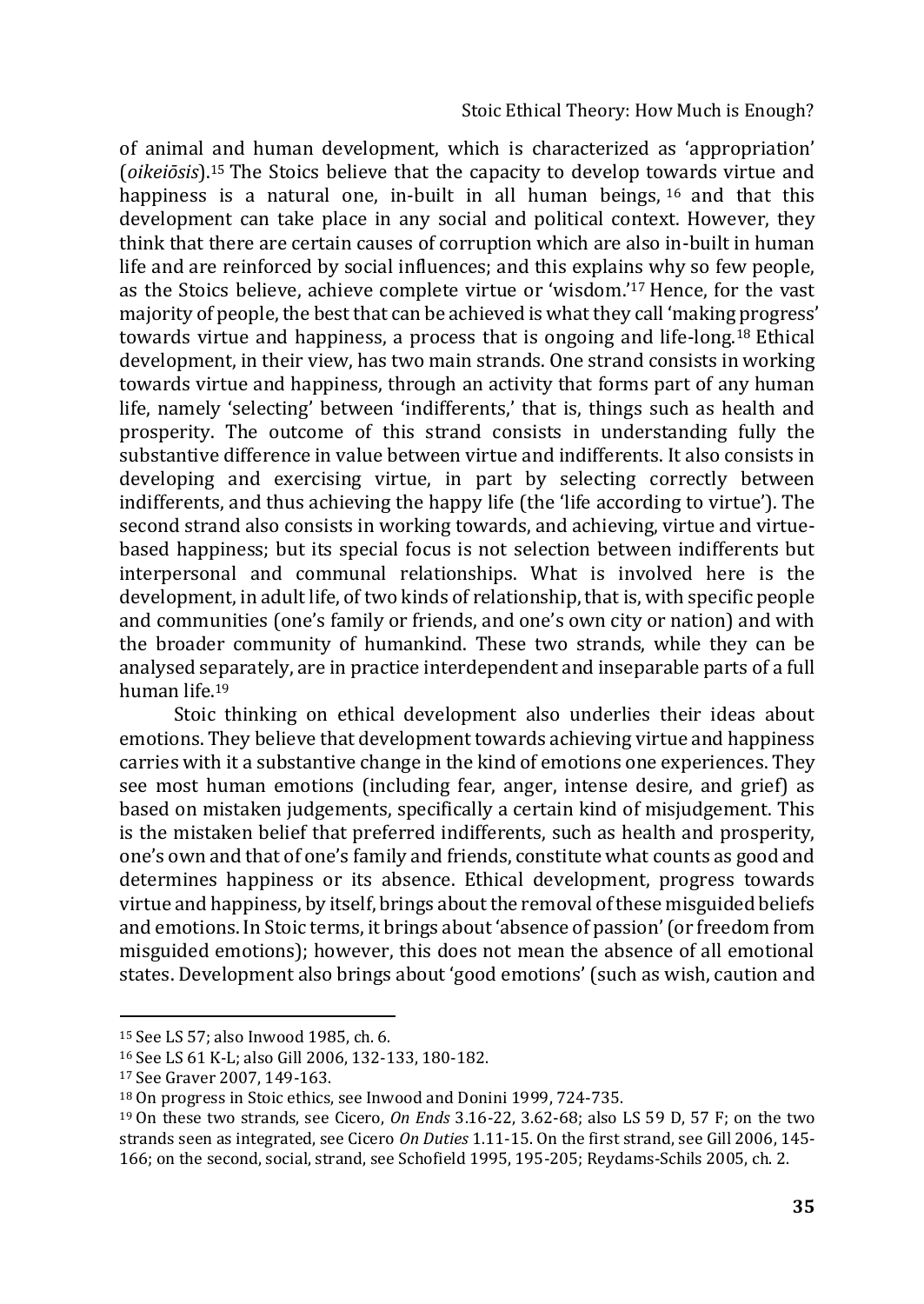joy), which are fully compatible with, and depend on, the kind of knowledge or expertise in living which is constituted by virtue. These emotions differ from 'passions' in their subjective effect on the person experiencing them; typically, they are not intense, overwhelming, disturbing or internally conflicted, as misguided emotions sometimes are. However, the most important difference consists in the belief-content, which reflects in turn the extent to which the person involved has or has not achieved virtue and happiness.<sup>20</sup>

# **2. And What about Nature?**

I turn now to the question of the relationship between these core ethical ideas and the Stoic conception of nature, focusing, in the first instance, on the three main summaries of ethical doctrine. The first point to make is that, in these sources and others, Stoic ethics is presented in three different ways. Throughout most of the summaries, these ethical ideas are presented without much explicit reference to nature. When the ethical claims are argued for (such as the idea that happiness is based solely on virtue, or that things such as health are only 'preferred indifferents'), this is, often, without any reference to ideas about nature. However, all three summaries also incorporate some reference to nature, with variations in the extent to which the reference is explicit or implicit and is integrated or not integrated with the account of the ethical ideas.<sup>21</sup>

For instance, the summary in Stobaeus refers, consistently, only to human nature, in this connection, and makes virtually no reference to universal or cosmic nature.<sup>22</sup> One idea stressed is that human nature is, constitutively, rational and sociable; and this underlies the comments on natural human motives, on virtue, and on happiness. The virtues are presented as forms of knowledge of how to live rationally and sociably, and happiness is defined as a life 'according to nature,' meaning according to human nature. This passage is typical: "Since a human being is a rational, mortal animal, sociable by nature, [the Stoics] say that all human virtue and happiness constitute a life which is consistent and in agreement with nature."<sup>23</sup> This linkage between the characterization of virtue and happiness is, by implication, used to support one of the distinctive claims of Stoic ethics, namely that virtue is the sole basis of happiness. This claim depends partly on the

<sup>20</sup> For primary sources, see LS 65 A-J; also Inwood 1985, ch. 5; Brennan 2003, 269-274; Graver 2007, chs. 2, 7-8.

<sup>21</sup> On primary sources for Stoic ethics, including the three summaries, see text to n. 4; on variations within Stoic thinking on this subject, see Annas 2007, 84-87; also Inwood 2009, 201- 207.

<sup>22</sup> Contrast Stobaeus 6a, e (IG, 132-133, LS 63 A-B) with Diogenes Laertius 7.88-9 (IG, 114, LS 63 C) in this respect; Stobaeus 6a contains just one brief reference to universal nature. Stobaeus' summary is thought to be based on Arius Didymus, and through him, Chrysippus (Schofield 2003, 236).

<sup>23</sup> Stobaeus 6 (IG, 132).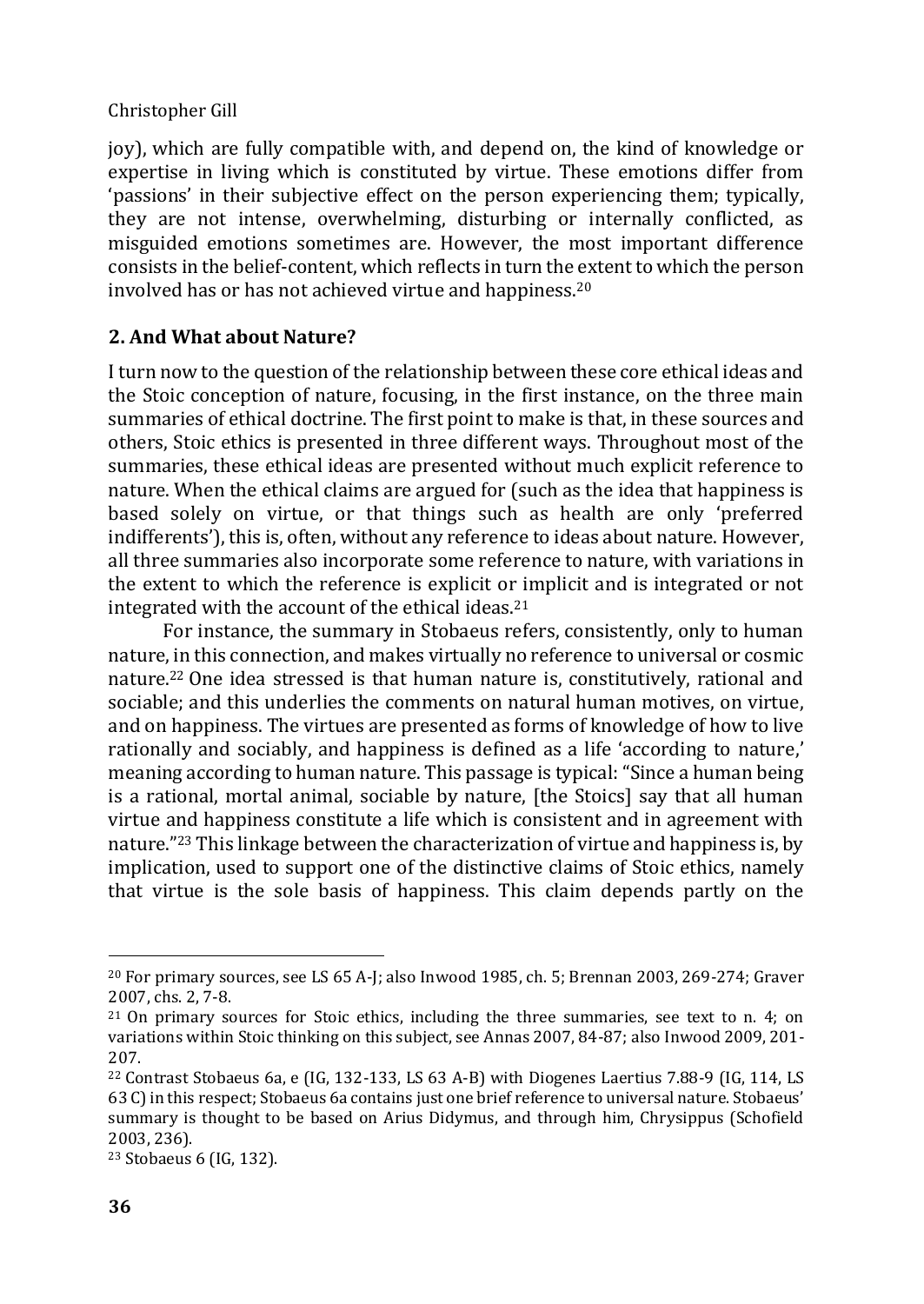distinction between virtue and indifferents, discussed earlier.<sup>24</sup> But it is further supported by the presentation of virtue and happiness as sharing the same, essential, character: both, in different ways, express human nature, conceived as a combination of rationality and sociability. <sup>25</sup> Virtue does so as a form of knowledge and happiness does so as a form of life.<sup>26</sup> The Stoic philosophical move made here, of analysing ethics as, distinctively, *human* ethics can be paralleled in Aristotle, and also in some modern forms of virtue ethics, those of Rosalind Hursthouse and Philippa Foot. Interestingly, all these (ancient and modern) versions of ethics assume a rather similar conception of human nature, namely as a combination of rationality and sociability.<sup>27</sup> Hence, the appearance of the idea of nature, in the sense of human nature, in this summary of Stoic ethics, is readily intelligible from a philosophical standpoint.

This point, taken on its own, is relatively straightforward. Stoic thinking on the ethical significance of universal or cosmic nature is more complex and raises various kinds of questions. I begin by highlighting the main connections between the Stoic worldview and ethical doctrines, and then considering how these connections are understood in Stoic thinking. The most relevant Stoic account of their worldview comes in their theology, which falls (rather strangely from a modern standpoint) within 'physics' or philosophy of nature, conveyed in works such as Cicero's *On the Nature of the Gods* Book Two.<sup>28</sup> What is offered in such writings is a highly 'ethicized' account of nature, designed to show that the world and the universe as a whole are good.<sup>29</sup> Two main grounds are given for the goodness of the universe (and world). One is that the universe is characterized by rationality; and its rationality is demonstrated by the presence of structure, order, and wholeness. The regular pattern of movement of the planets in (what we call) the solar system is taken as the most obvious indicator, along with other such regular patterns (night and day, the seasons and so on) in the world.<sup>30</sup> The second salient feature is the providential care of the universe, and its in-built divinity, for all elements in the universe and the world. Within the world, although human beings, as constitutively rational animals, are special recipients of providential care, this care is also extended to all aspects of the natural world, including living

<sup>24</sup> See text to nn. 7-8.

<sup>25</sup> For this set of ideas, see Stobaeus 5b1, 5b3, 5b5, 6, 6e (IG, 125-127, 132-133).

<sup>26</sup> For the contrast, see Stobaeus 5b5, 6a (IG, 127, 132).

<sup>27</sup> See Aristotle, *Nicomachean Ethics* 1.7; also Hursthouse 1999, chs. 9-10; Foot 2001.

<sup>28</sup> For translation, see Cicero, *The Nature of the Gods*, trans. Walsh 1997. See also a selection of texts in LS 54.

<sup>29</sup> See Cicero, *On the Nature of the Gods* (hereafter *NG*), 2.37-39, Diogenes Laertius 7.147 (LS 54 A); also Mansfeld 1999, 458-460.

<sup>30</sup> See Cicero NG 2.15, 2.43, 2.49-59, 2.154-156.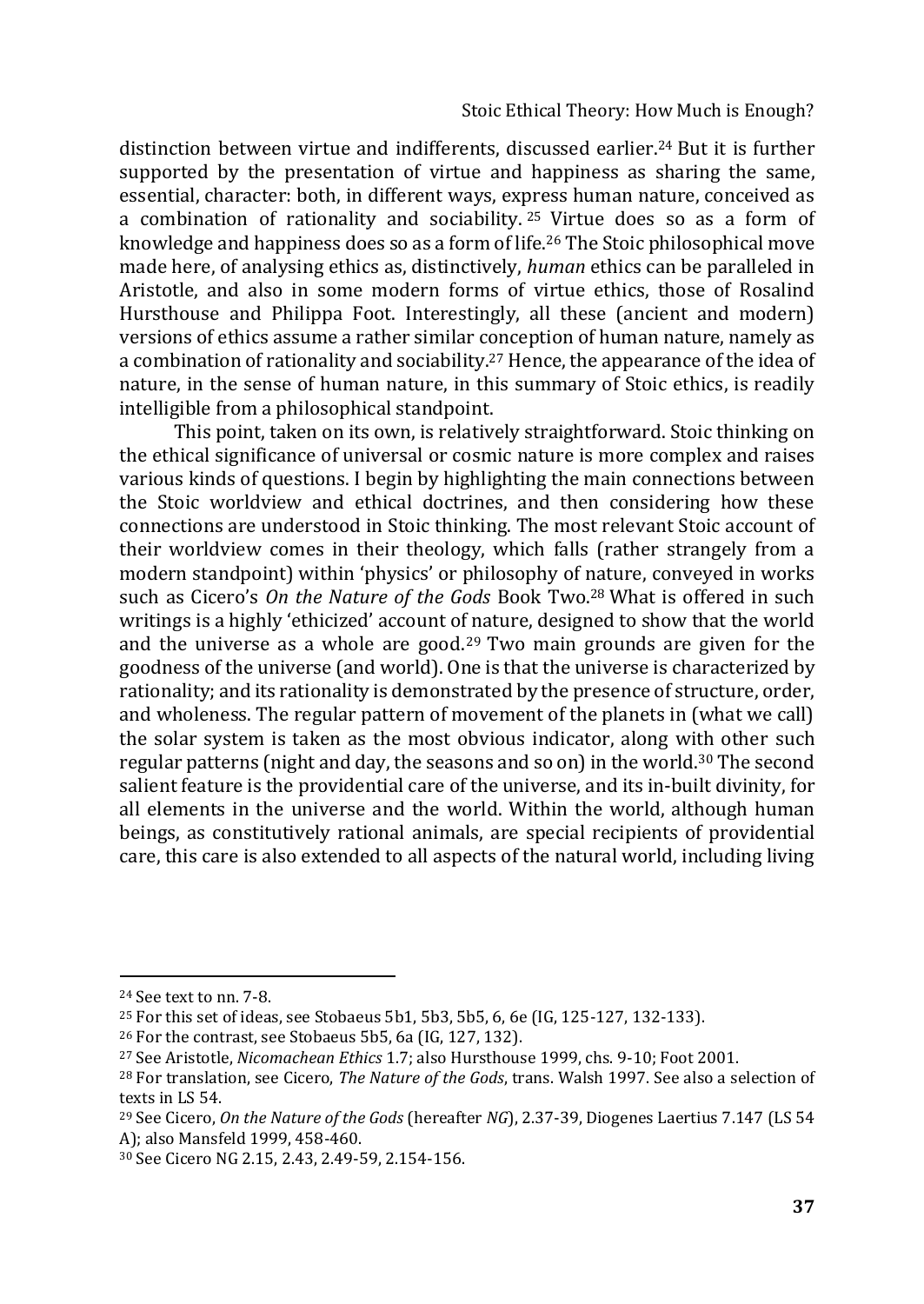things and other natural entities, such as sea and air, which are seen as making up a cohesive whole, which has its own inherent goodness.<sup>31</sup>

The most obvious point of connection between this worldview and ethics comes in accounts of development, conceived as 'appropriation' (*oikeiōsis*). In Cicero's *On the Nature of the Gods* Book Two, nature's providential care is presented as indicated by the fact that animals, including human beings, have the bodily equipment and instinctive motives to maintain life and take care of themselves and also to procreate and care for their offspring. In effect, animals 'internalize' in this way the providential care of universal nature.<sup>32</sup> A similar point is made in Stoic writings on development, which fall within ethical theory: animals are presented as appropriating themselves, by maintaining life, and appropriating others of their kind, by procreating, in a way that reflects nature's appropriation of the animals themselves.<sup>33</sup> In other words, in animals, including human beings, the motives of care for oneself and care for others of one's kind are presented as a reflection of broader natural patterns in the world and universe that express goodness.

A second point of connection is this. In a well-known ancient quotation from the Stoic thinker Chrysippus, virtue and happiness at the human level are presented as 'harmonizing' oneself with the reason and order in-built in the universe, a passage cited early in Diogenes Laertius' summary of Stoic ethics.<sup>34</sup> The exact significance of this passage is not spelled out and has been variously interpreted by scholars. However, one possible meaning of the passage is that virtue and happiness, at the human level, correspond to the features taken as expressing goodness in nature as a whole.<sup>35</sup> These features are rationality, as shown in the structure, order, and wholeness of the universe and world, and providential care for all the elements in the universe. In Stoic ethical writings virtue and happiness are repeatedly associated with the qualities of structure, order, and wholeness. In the theory of development, the emergence of virtue and happiness is sometimes characterized in this way; also human development is presented as the realization, in a rational form, of the in-built animal motives of

<sup>31</sup> On providential care for all aspects of nature, see Cicero, *NG* 2.73-153, including plants (2.83), sea and air (100-101); on special care for human beings as rational animals, see 2.154-168, especially 2.154, also 2.133. See Frede 2002, 85-117.

<sup>32</sup> Cicero *NG* 2.120-4, 128-129.

<sup>33</sup> See Diogenes Laertius 7.85 (LS 57 A(2)); Cicero, *On Ends* 3.62; on these two in-built animal motives underlying 'appropriation', see also LS 57 A-F. See also Schofield 1995, 193-199, and Klein 2016.

 $34$  "The virtue of the happy person and his good flow of life are just this: always doing everything on the basis of the harmony of each person's guardian spirit [= his mind] with the will of the administrator of the whole [= Zeus or the divinity in-built into universal nature]", Diogenes Laertius 7.88 (LS 63 C(4)), LS trans. modified.

<sup>35</sup> Chrysippus defined happiness as 'the life according to nature' in the sense of both human and universal nature: Diogenes Laertius 7.89 (LS 63 C(5)).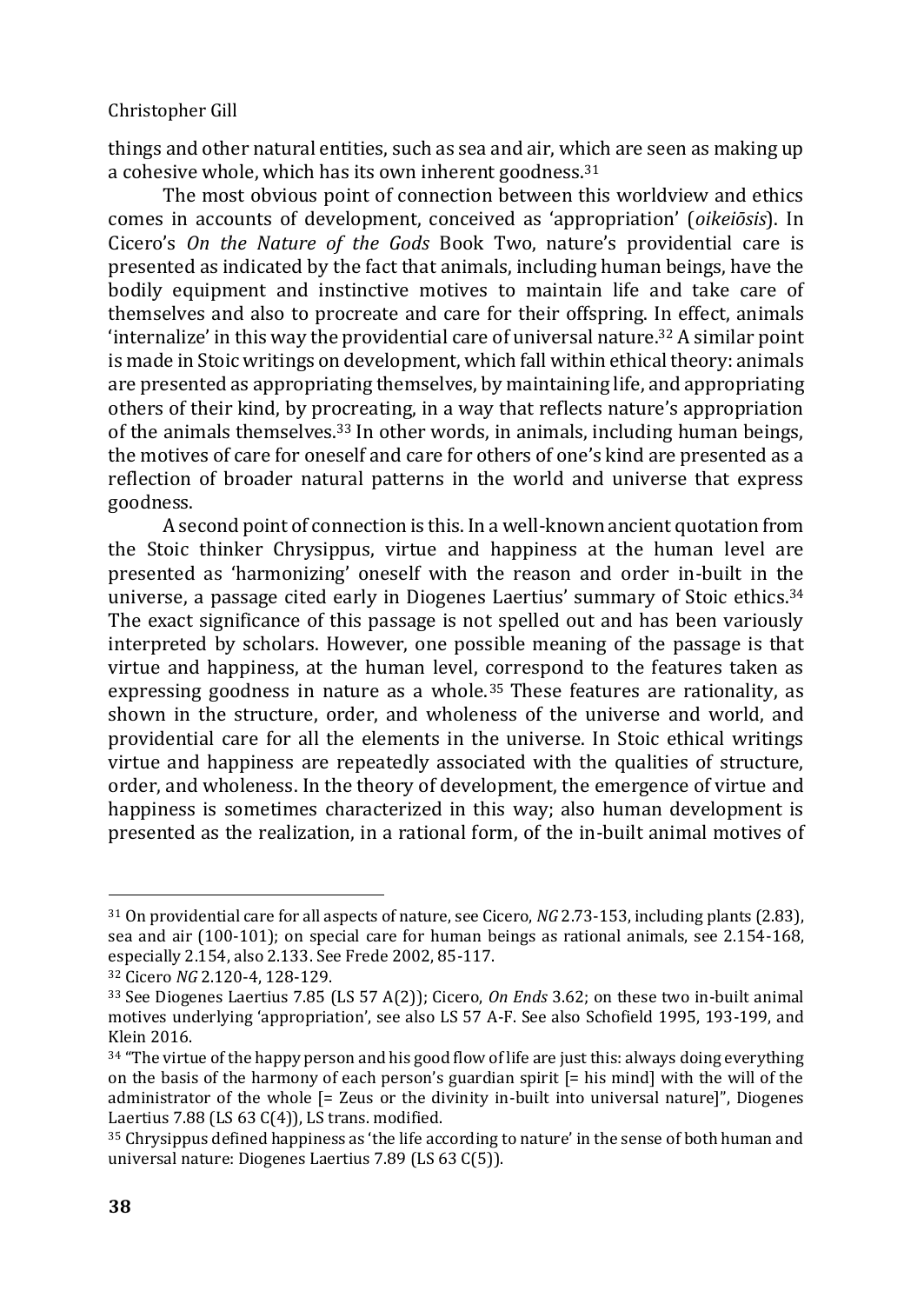care for oneself and for others of one's kind.<sup>36</sup> These are all features that help to make sense of the idea expressed in Chrysippus' statement that human virtue and happiness correspond, at the human level, to the best qualities of nature as a whole. This is a second connection between ethical theory and the Stoic worldview.

How did the ancient Stoics themselves conceptualize these connections? Two main types of analysis are offered in our sources. One line of thought is that core principles of ethics are, in some sense, explained by key features of the worldview; a recurrent idea is that universal nature forms the 'starting-point' (*archē*) for making sense of Stoic thinking on what is good and bad or on virtue and happiness. This statement in Cicero's *On Ends* 3 is typical:

The starting-point for anyone who is to live in accordance with nature [that is, to achieve happiness] is the universe and its government. Moreover, one cannot make correct judgements about good and evil unless one understands the whole system of nature and indeed the life of the gods, as well as the question whether human nature matches universal nature.<sup>37</sup>

Comments of this kind seem to present accounts of the worldview (falling within Stoic physics or theology) as authoritative for ethics or as conceptually prior to, or more fundamental than, ethics.<sup>38</sup> However, this idea seems to conflict with the way in which the branches of philosophical knowledge are generally understood in Stoicism. The Stoics, while subdividing philosophical knowledge into logic (or dialectic), ethics, and physics (or philosophy of nature), also stress that, ideally, these branches of knowledge should be seen as making up an organic unity. There is no indication that any one branch is epistemologically superior to any other or authoritative over it.<sup>39</sup> The implication is, rather, that the relationship between them is a reciprocal or equal one. Which of these two lines of explanation fit better with the way the connections between the Stoic worldview and ethics are presented in the ancient sources? Also, how far are these competing ways of analysing the relationship between branches of knowledge consistent with each other?

If we examine closely the way in which the main relevant ideas are presented in Stoic ethics and theology, I think the reciprocal model emerges as more appropriate than a hierarchical or foundationalist one. Although the quotation from Chrysippus (about happiness and universal nature) appears early in the ethical summary of Diogenes Laertius, this idea is not worked out systematically throughout the rest of the summary. In fact, in this summary as well as the other two, the core ethical principles are analysed largely in their own terms; they are, certainly, not shown as derived from ideas about universal nature in the

<sup>36</sup> See references in nn. 13, 31-33.

<sup>37</sup> Cicero, *On Ends*, 3.73 (trans. Annas and Woolf 2001). See also LS 60 A.

<sup>38</sup> For this view, see Long 1996, 145-151; also Striker 1996, 228-231.

<sup>39</sup> See LS 26 A-E; also Annas 2007, 58-63.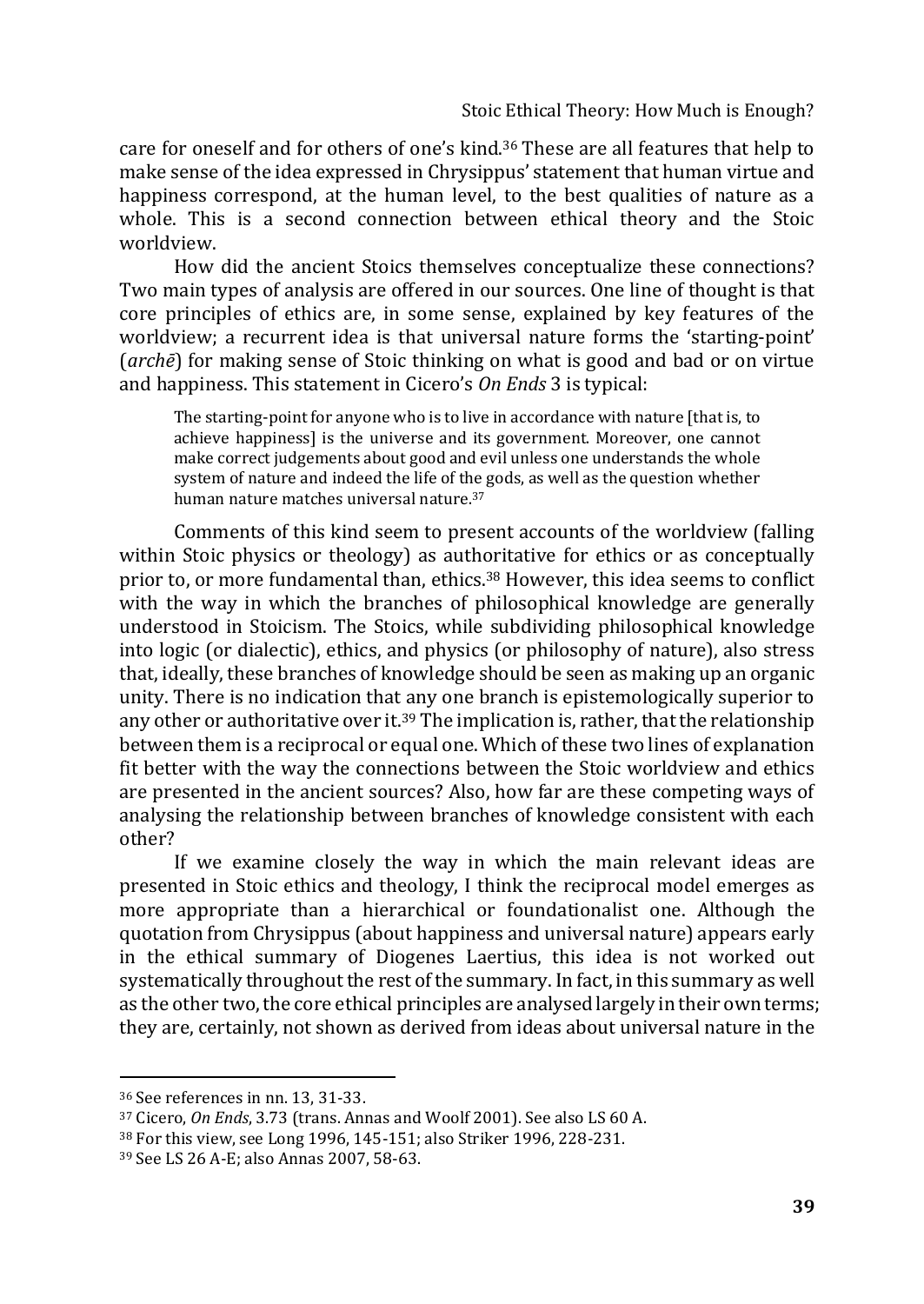way that the Ciceronian statement, and some others, might lead us to expect.<sup>40</sup> Also, as noted earlier, in Stobaeus' summary universal nature, by contrast with human, barely appears at all. <sup>41</sup> We should not be misled by the reference to theology and divine providence into supposing that Stoicism resembles Judaeo-Christian thinking in this respect, in which God serves both as a transcendental creator of the world (and universe) and as the ultimate source of moral principles, sometimes framed as laws.<sup>42</sup> There is also a contrast with certain modern moral theories, such as Kantian deontology and Utilitarianism, in which moral rules are presented as based on, or derived from, foundational principles (the Categorical Imperative or the Greatest Happiness of the Greatest Number).<sup>43</sup> Also, if we look at the Stoic characterization of theology, what is striking is the extent to which the central claim (that the natural universe and its in-built divinity are good) presupposes a pre-existing understanding of the ethical notion of goodness. Similarly, and in a further contrast with Judaeo-Christian thought, the goodness of God or the universe is not assumed or postulated, but needs to be argued for, using criteria that apply also to goodness in human beings.<sup>44</sup> In this respect, just as Stoic ethics is informed by Stoic physics or worldview, so Stoic physics or at least theology (a subdivision of physics) is informed by Stoic ethics.<sup>45</sup> In these respects the presentation of the points of connection between these two branches of knowledge supports the reciprocal model rather than a hierarchical one or foundationalist one.<sup>46</sup>

This conclusion raises the further question: why is the Stoic worldview sometimes presented as foundational (or, at least, as a 'starting-point') for ethics, as in the Ciceronian passage cited earlier.<sup>47</sup> Of course, given the incomplete and indirect nature of our evidence for Stoic philosophy, not all such questions can be answered.<sup>48</sup> However, we can see that such comments (and also the prominent reference to universal nature at the start of Diogenes Laertius' summary) can serve a useful conceptual purpose, though not, I think, that of showing that the Stoic worldview forms the basis for Stoic ethics. Such comments underline that,

<sup>44</sup> See text to nn. 29-31; also Brüllmann 2015, 115-117.

<sup>40</sup> See Diogenes Laertius 7.88; also 7.90-91, which reviews the core ethical ideas (discussed here in text to nn. 6-20) without mentioning universal nature again.

<sup>41</sup> See text to n. 22.

<sup>42</sup> For Judaeo-Christian, God-given laws, see Exodus 20 (the Ten Commandments), Matthew 22: 35-40 (Jesus' commandments). The Stoic idea of 'natural law' is quite different from these laws and is not directly linked with the divinity in-built in universal nature.

<sup>&</sup>lt;sup>43</sup> On the contrast between ancient ethics and modern moral theories in this respect, see Annas 1993, ch. 22; on modern principles of this kind, see Korsgaard 1996, chs. 1-4.

<sup>45</sup> In LS 26 C, theology is presented as the final part of physics and as preceded by study of logic and ethics.

<sup>46</sup> See also Gill 2006, 162-166, supporting the reciprocal view of the relationship between the branches of knowledge.

<sup>47</sup> See text to n. 37.

<sup>48</sup> See text to n. 4.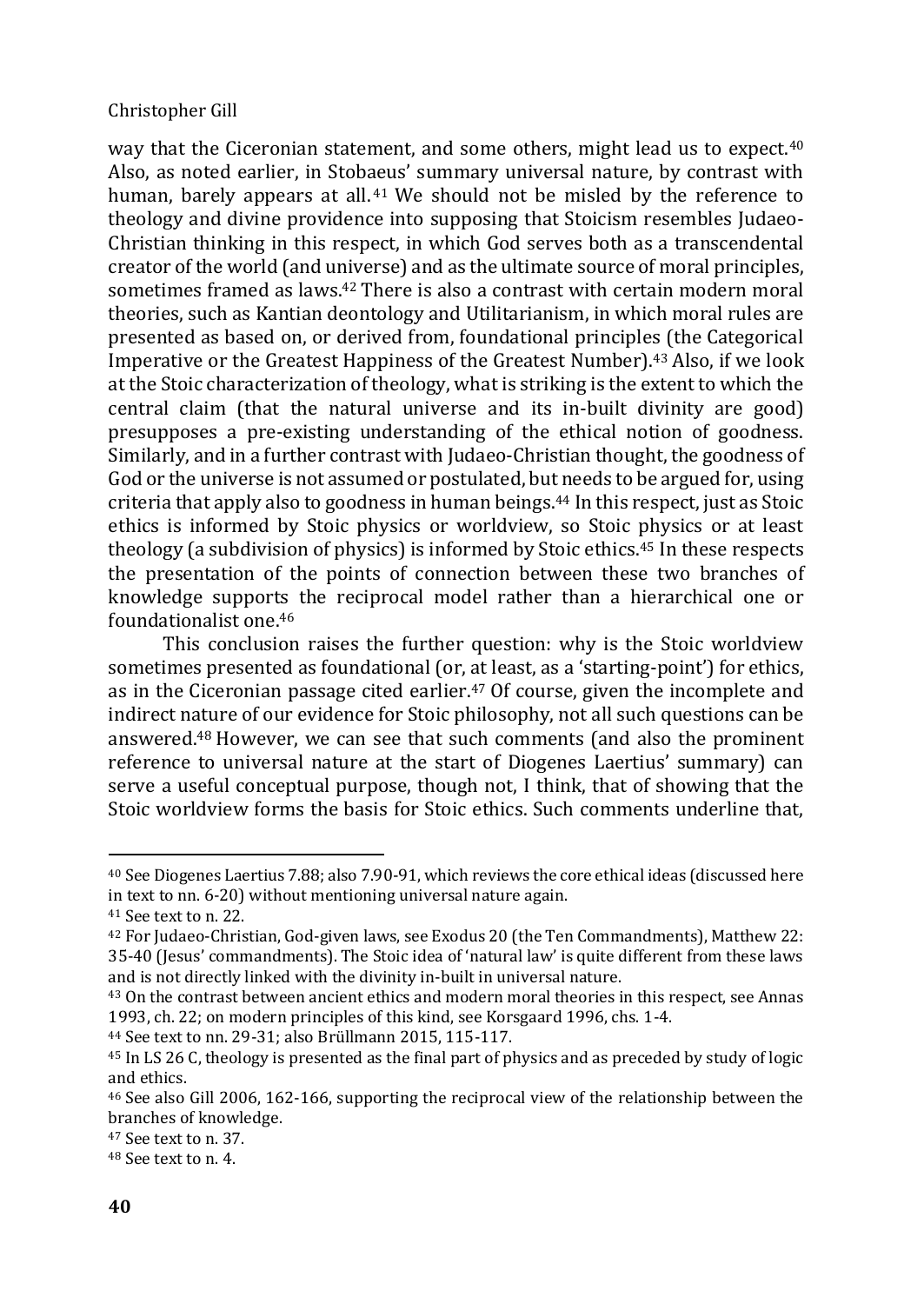for Stoicism, it is not only the concept of human nature that is ethically significant, but also that of universal nature. On this point Stoicism seems closer to Plato, at least in the *Timaeus*, a text which seems to have been an important prototype for Stoic thinking in this respect, than to Aristotle, who stresses the ethical significance of human nature.<sup>49</sup> In other words, for Stoicism ethics should not just be seen as *human* ethics (though it is partly that, as Stobaeus' summary shows); it is also human ethics viewed in the context of nature as a whole.<sup>50</sup> The connections between ethics and worldview are worked out from ethical and theological standpoints, and both are weighted equally without either standpoint being seen as authoritative for the other.

## **3. Modern Responses to Stoic Thinking on Ethics and Worldview**

I return to the question posed at the start, about how much is enough for contemporary versions of Stoicism and how far we moderns can accept the Stoic position on the relationship between ethics and worldview. I focus initially on the second version of this question: does Stoic ethical theory need to include reference to the Stoic worldview in order to be complete? Subsequently, I refer to the first version of this question: how much Stoic theory do we need to gain the benefits offered by Stoicism as life-guidance?

I noted earlier that Becker and some other contemporary thinkers argue that, if we adopt Stoicism now, we should do so in a reformed way that excludes reference to the Stoic worldview, though it can and should refer to human nature.<sup>51</sup> It is worth highlighting, first, that in doing so, they are adopting one of the ways that ancient Stoicism was, in fact, presented, as we can tell from Stobaeus' summary of Stoic ethics, which also matches the approach in Cicero's *On Duties*. 52 In this respect, their version of Stoicism is not reframed, but simply one that selects one of the ancient options. A second point arises in connection with universal or cosmic nature. Becker, at least, assumes not only that ancient Stoic ethical theory refers to the Stoic worldview; he also assumes that the core principles of Stoic ethics were seen in antiquity as depending on, or derived from, the distinctive features of the Stoic worldview.<sup>53</sup> However, I have just argued that this is a less plausible way to interpret Stoic thinking on ethics and worldview. Ancient Stoic thinkers saw significant connections between ethics and worldview

<sup>49</sup> On Aristotle and human nature, see *Nicomachean Ethics* 1.7; on Plato's *Timaeus* as an influential text for the Stoics, see Gill 2006, 16-20.

<sup>50</sup> Chrysippus combines reference to human and universal nature in his definition of happiness (Diogenes Laertius 7.89, LS 63 C (5)); he seems also to have provided the basis for Stobaeus' summary of Stoic ethics; see Long 1996, 130; also Schofield 2003, 236. So this combination of human and universal nature may be characteristic of Chrysippus, the major theorist of Stoic philosophy.

<sup>51</sup> See text to n. 1.

<sup>52</sup> Compare Stobaeus 5b3 (IG, 126) and Cicero, *On Duties* 1.11-15; also text to n. 61.

<sup>53</sup> This is implicit in Becker 2017, 5-6.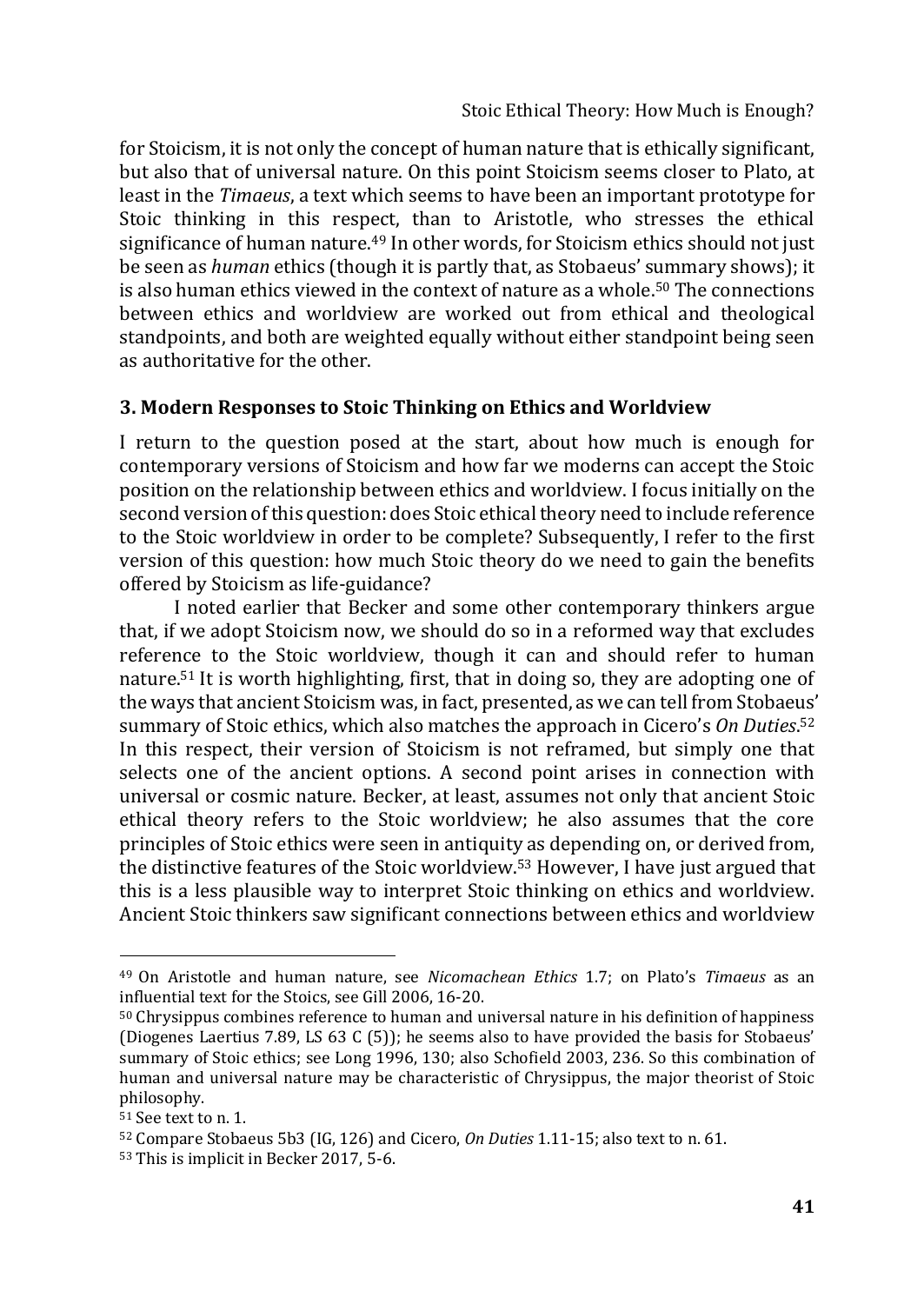and regarded theology and ethical theory as mutually informing. But they did not see ethics as grounded in physics in the way that some contemporary thinkers find conceptually unacceptable. Of course, contemporary thinkers may object not only to Stoic thinking about the relationship between ethics and worldview but also to the Stoic worldview and the Stoic conception of human nature. These objections raise further and more complex questions, which are not taken up here. However, my discussion may defuse a concern about the ancient Stoic understanding of the relationship between ethics and worldview.

My discussion of ancient Stoic thinking on this topic is also relevant for the use of Stoic ideas to support contemporary environmental ethics. Whiting has argued that the Stoic approach to ethics is particularly helpful for contemporary environmental ethics precisely because ancient Stoic ethics recognized significant connections between ethics and the natural world.<sup>54</sup> I agree with this view, though I would also stress that our use of Stoic ideas for this purpose must be a selective one; there are certain Stoic ideas, notably about relations between human beings and other animals, that we would not want to adopt from the standpoint of environmental responsibility.<sup>55</sup> I think the idea that the world constitutes a type of natural structure, order, and wholeness has a special relevance and force in supporting current efforts to address climate breakdown. This breakdown is an index of natural *disorder*, and as such it is a condition we have powerful reasons to prevent or modify. Further, this disorder is primarily a product of human action, thus strengthening the ethical grounds for prioritizing environmental action. To this extent, reference to the Stoic worldview can have a positive moral benefit today. Also potentially relevant is the linkage made by the Stoics between order at the level of universal nature and order at the human level, where it is identified with virtue and happiness.<sup>56</sup> Arguably, in our current situation, we cannot achieve internal order (virtue and happiness) unless we act in a way that promotes environmental order. From this point of view, the Stoic connection between worldview and ethics is a positive feature and one we have reason to adopt, rather than a conceptual obstacle to contemporary versions of Stoicism. In arguing for this view, we do not need to assume that, according to the ancient Stoics, the worldview provides the fundamental ground for ethics. We need only adopt the interpretation recommended here that, according to the ancient Stoics, accounts of ethics and worldview are mutually supporting.

I turn now to the first version of the question posed earlier: 'how much (theory) is enough' to form the basis for life-guidance that provides the benefits offered by Stoicism? Of course, the answer depends on how far the person concerned is prepared to go in her exploration of Stoic thought and, thus, on the

<sup>54</sup> See text to n. 2. See also Stephens 1994.

<sup>55</sup> There are some markedly anthropocentric features in the Stoic view of relationships between human beings and other animals: see Cicero, *NG* 2.158-61, *On Ends* 3.67. This point is developed in ch. 7 of the forthcoming book cited in n. 77.

<sup>56</sup> On order in universal nature and in human virtue, see text to nn. 13, 30.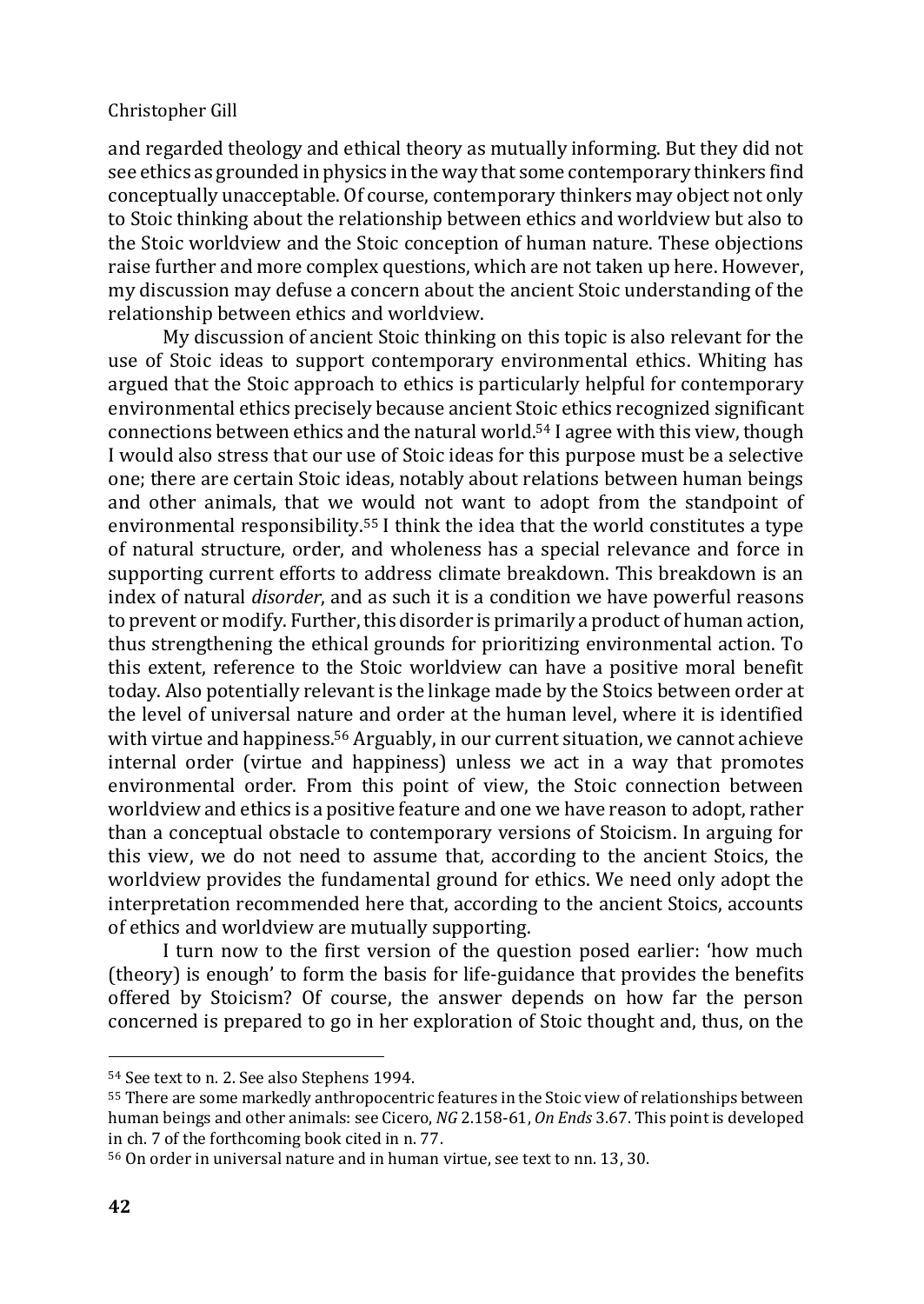kind of benefit she can reasonably expect to gain. However, I focus on the case of someone who aims to take this process as far as can be done, and thus to gain the greatest possible benefit from the process. In this case too, the question arises whether the completion of this process depends on an understanding of the Stoic worldview. In considering this question, I focus on the conceptual underpinnings of a response often seen as typically Stoic in ancient and modern thinking. This is the kind of 'tough-minded' response involved in carrying out a right action or enduring extreme suffering or loss and doing so with equanimity and without experiencing 'passions' such as fear, anger, or resentment. In Stoic ethical thinking, this kind of response is seen as one of the characteristics of fully achieved virtue (or 'wisdom') and virtue-based happiness: hence, in a famous image, the wise person is happy on the 'rack' or torture.<sup>57</sup> The question addressed here is whether this response is conceived as resting, crucially or necessarily, on an understanding of the Stoic worldview or whether it can also be based on other kinds of understanding.

The short answer to the question whether this response necessarily depends on an understanding of the Stoic worldview is 'no.' Ancient writings present this response as based either, purely, on an understanding of core Stoic ethical ideas, or on a combination of those ethical ideas with an understanding of human or universal nature (or both). This point matches the mode of presentation found in the three ancient summaries of core ethical ideas outlined earlier, which are framed either in purely ethical terms or in ethical terms combined with the idea of human or universal nature. Book Five of Cicero's *Tusculan Disputations*  provides an illustration of the first type of presentation. The question addressed there is what kind of philosophical framework can best provide the basis for the 'tough-minded' response, especially for enduring disaster or suffering without loss of peace of mind. Cicero's answer is that Stoicism provides the best basis because of its distinctive ethical thesis that happiness depends wholly on virtue, and not (as in theories of an Aristotelian type) on the combination of virtue and bodily and external goods, such as one's own health and prosperity and that of one's family and friends. <sup>58</sup> Cicero's discussion is not framed from a Stoic standpoint but from a non-doctrinaire one (that of Academic Scepticism, which is Cicero's favoured stance).<sup>59</sup> However, the idea that such a response can be based on this core Stoic thesis appears in contexts framed in more orthodox Stoic terms, such as Cicero's *On Ends* 3, and does so without reference to the Stoic worldview.<sup>60</sup>

<sup>57</sup> See Cicero, *On Ends* 3.42, 5.85: on this type of Stoic image, see Gill 2006, 88-95.

<sup>58</sup> See Cicero, *Tusculan Disputations* 5.12-14, 21-22, 47, 68-76, 82.

<sup>59</sup> See Cicero, *Tusculan Disputations* 5.32-3. On Cicero's philosophical stance, see Woolf 2015, chs. 1-2, and on *Tusculans* Book 5, see Woolf 2015, 241-247.

<sup>60</sup> See Cicero, *On Ends* 3.42, linked with the contrast between the Stoic and Aristotelian positions on virtue and happiness, 3.41-44, more broadly 3.30-39; for a similar conjunction of ideas, see Cicero, *On Ends* 5.79-86, especially 5.84.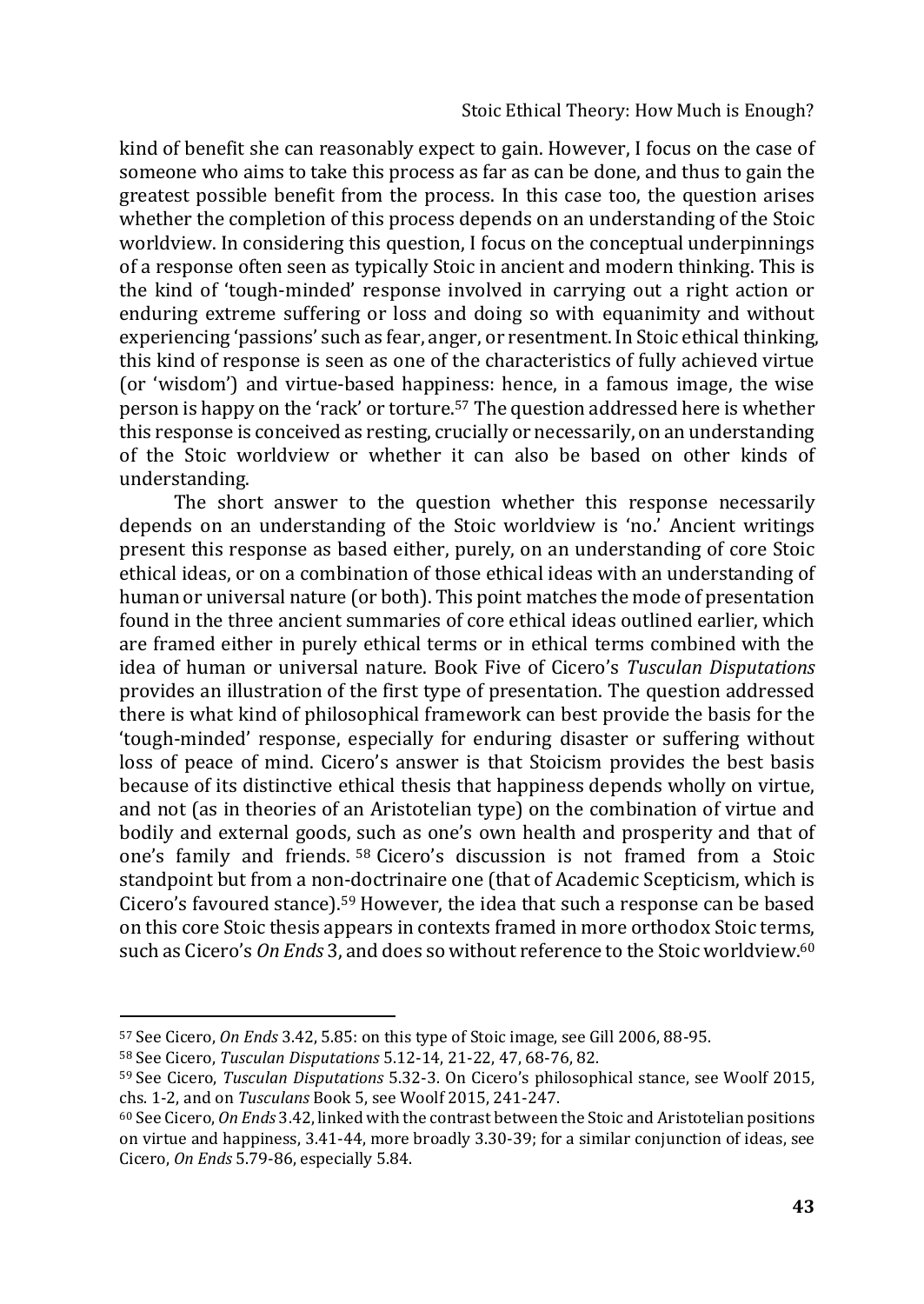Cicero's *On Duties*, a work based on a Stoic prototype and on Stoic ideas, is close on this topic to the ethical summary of Stobaeus. The overall approach incorporates a combination of standard Stoic ideas on virtue and indifferents and on human nature, understood as a combination of rationality and sociability. Conspicuously, at certain key points in Books One and Three, Cicero supplements his argument with reference to ideas about human nature, especially those related to sociability and community. <sup>61</sup> Book Three of *On Duties* centers on offering guidance in situations where performing right actions, those in line with the virtues, especially justice, involves giving up what are normally seen as benefits or advantages, that is, in Stoic terms, 'preferred indifferents.' <sup>62</sup> The work concludes with an extended illustration of the 'tough-minded' response, in which the Roman exemplary figure Regulus is presented as doing the right thing, in political and military terms, even though it requires him to leave his family and friends in Rome and go back to torture and death in Carthage. In fact, the justification of his act is couched in terms of virtue (specifically, the virtues of courage or 'greatness of spirit' and justice) and (loss of) advantages, without explicit reference to human nature in support of these ideas. <sup>63</sup> However, the prominence in *On Duties* of the idea of human nature, especially in connection with the virtues and social community, means that this combination of ideas forms part of the background for this climactic example as well as of the framework of guidance throughout Book Three.

The third way of presenting the basis for the Stoic 'tough-minded' response is by reference to the Stoic worldview; and this is a prominent theme in the Roman Imperial Stoic writings of Seneca, Epictetus, and Marcus. As already indicated, reference to the Stoic worldview plays several roles in Stoic ethics. Chrysippus uses the idea of 'harmonizing' oneself to universal nature as one way of characterizing virtue and virtue-based happiness; $64$  and, accordingly, the idea of 'harmonizing' yourself to nature in this sense is often used as one Stoic way of promoting the aspiration towards virtue and virtue-based happiness. It is also used in connection with the adoption of a tough-minded response to what is normally seen as misfortune or disaster. Marcus uses this idea repeatedly to prepare himself for his own death, sometimes alluding to Chrysippus' famous statement about 'harmonizing' yourself to nature. Here is one such passage:

What is brought about by the nature of the whole and what maintains that whole is good for each part of nature. Just as the changes in the elements maintain the universe so too do the changes in the compounds [including human beings]. Let

<sup>61</sup> Cicero, *On Duties* 1.11-15, 1.50-59, 1.105-106, 3.21-28, 3.53. On Stobaeus and human nature, see text to nn. 23-25.

<sup>62</sup> Cicero, *On Duties* 3.7-19.

<sup>63</sup> Cicero, *On Duties* 3.99-115, especially 3.99-100, 3.104 on the virtues illustrated.

<sup>64</sup> See text to nn. 34-36.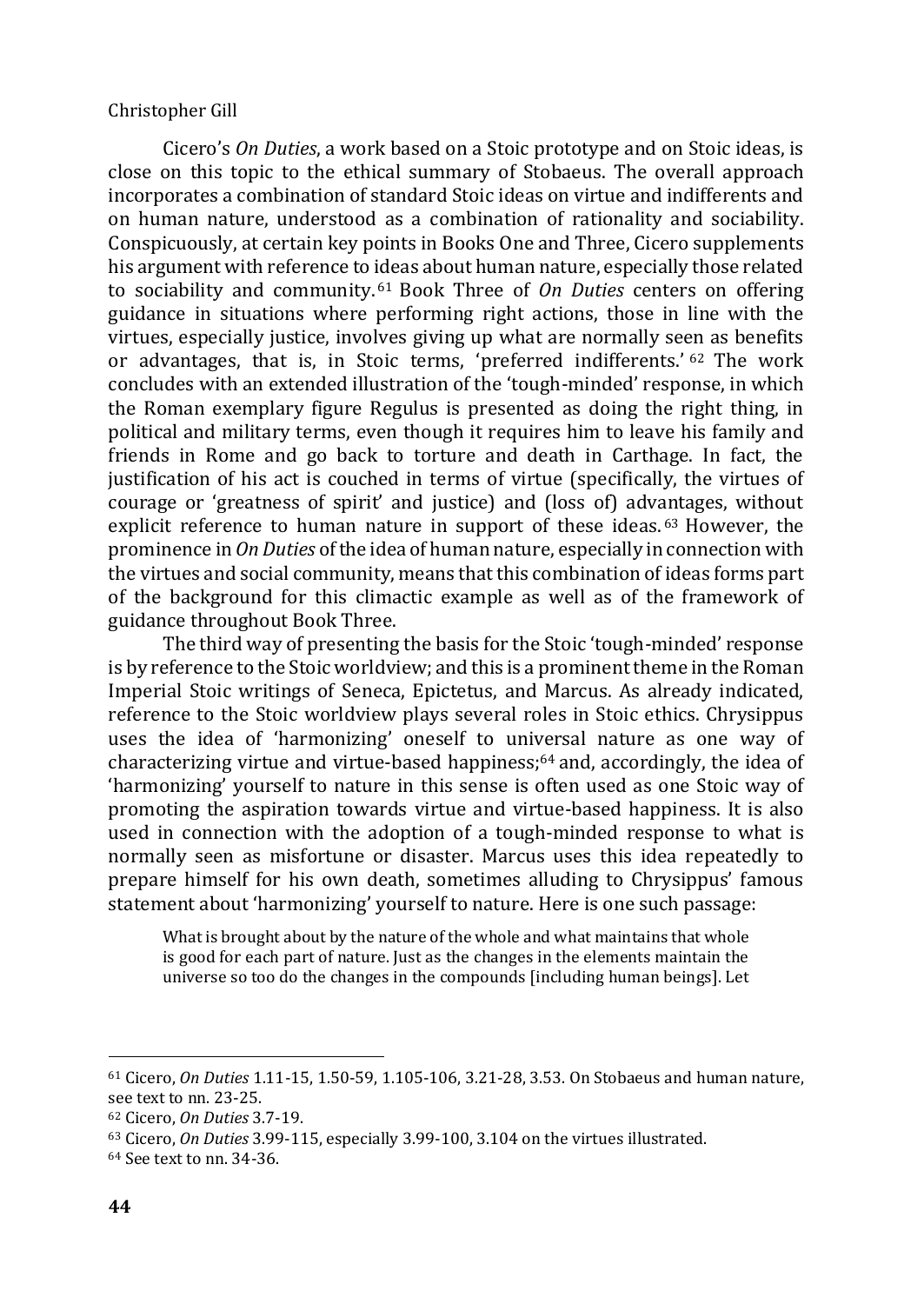these things satisfy you; let these be your doctrines … so that you do not die grumbling on, but positively, genuinely, full-heartedly grateful to the gods.<sup>65</sup>

It is worth noting that for Marcus, as for other Stoic thinkers, reference to universal nature is not the only way of supporting this kind of response; he also cites purely ethical considerations, notably the virtue-indifferents contrast or the idea of human nature as rational and sociable.<sup>66</sup> It is also significant that Epictetus stresses that appeals to the Stoic worldview or to its in-built divinity only have a positive effect if directed at those who are virtuous or at least are progressing in that direction. <sup>67</sup> So we should not suppose that Stoic thinkers believe that reference to universal nature is sufficient by itself to bring about ethical progress. What, then, does reference to the nature of the universe add to these other factors? I think the passage just cited from Marcus gives us an indication, bearing in mind the close association between this theme and accepting one's own death or that of others close to you. In Stoic theology, as outlined earlier, the goodness of the universe, along with its in-built divinity, is seen as manifested in order and regularity, expressed in alternating patterns of day and night, lunar, solar and planetary cycles, and the seasons.<sup>68</sup> As Stoic thinkers point out, the growth and death of living things, including human beings, forms an integral part of this pattern.<sup>69</sup> Hence, Stoics encourage us to view our lives and deaths within this broader framework and in this sense, as well as the others just noted, to see ourselves as aiming to live 'the life according to nature.'

In addition, Stoic thinkers are compatibilists regarding causation. They present the overall course of (determined) events as providentially shaped and, in some sense, working out 'for the best.'<sup>70</sup> Thinkers such as Marcus and Epictetus also present this as a factor which, along with others, can be used to underpin the tough-minded response.<sup>71</sup> Although this idea is a recurrent one in Stoic writings, it is not entirely easy to specify in what sense the course of events does work out for the best in Stoic thought or how this idea is interconnected with other aspects of Stoic ethics. As ancient critics of Stoicism pointed out, there are various features of Stoic thought that suggest that events do *not* generally work out for the best.<sup>72</sup> These feature include the fact that the vast majority of humankind do not develop ethically as they should (towards complete virtue and virtue-based happiness or

<sup>65</sup> Marcus Aurelius, *Meditations* 2.3, trans. in Gill (2013); also 2.4, 2.17.4-5, 5.8.9-11. See also Gill (2013, xlix-lii, lxiii-lxvii). On Marcus's view of death and transience see Stephens 2012, 108-150; Sellars 2021, 96-102.

<sup>66</sup> See Marcus, *Meditations* 3.4.7, 3.6, 3.7, 5.1,

<sup>67</sup> Epictetus, *Discourses* 1.2.13-16, 1.27.12-14, 2.22.15-17; on this point, see Brennan 2005, 237- 238.

<sup>68</sup> See text to n. 30.

<sup>69</sup> See Marcus, *Meditations* 4.43, 5.4, 5.23, 6.36; Epictetus, *Discourses* 3.24.87, 91-92.

<sup>70</sup> See LS 54 and 62, especially 62 C (on Stoic compatibilism).

<sup>71</sup> See Epictetus, *Discourses* 2.6.9-10; Marcus, *Meditations* 3.4.5, 3.11.4.

<sup>72</sup> For ancient criticisms of Stoic ideas about providence, see Cicero *NG* 3.65-92; for Stoic defences, see LS, vol. 1, pp. 332-333.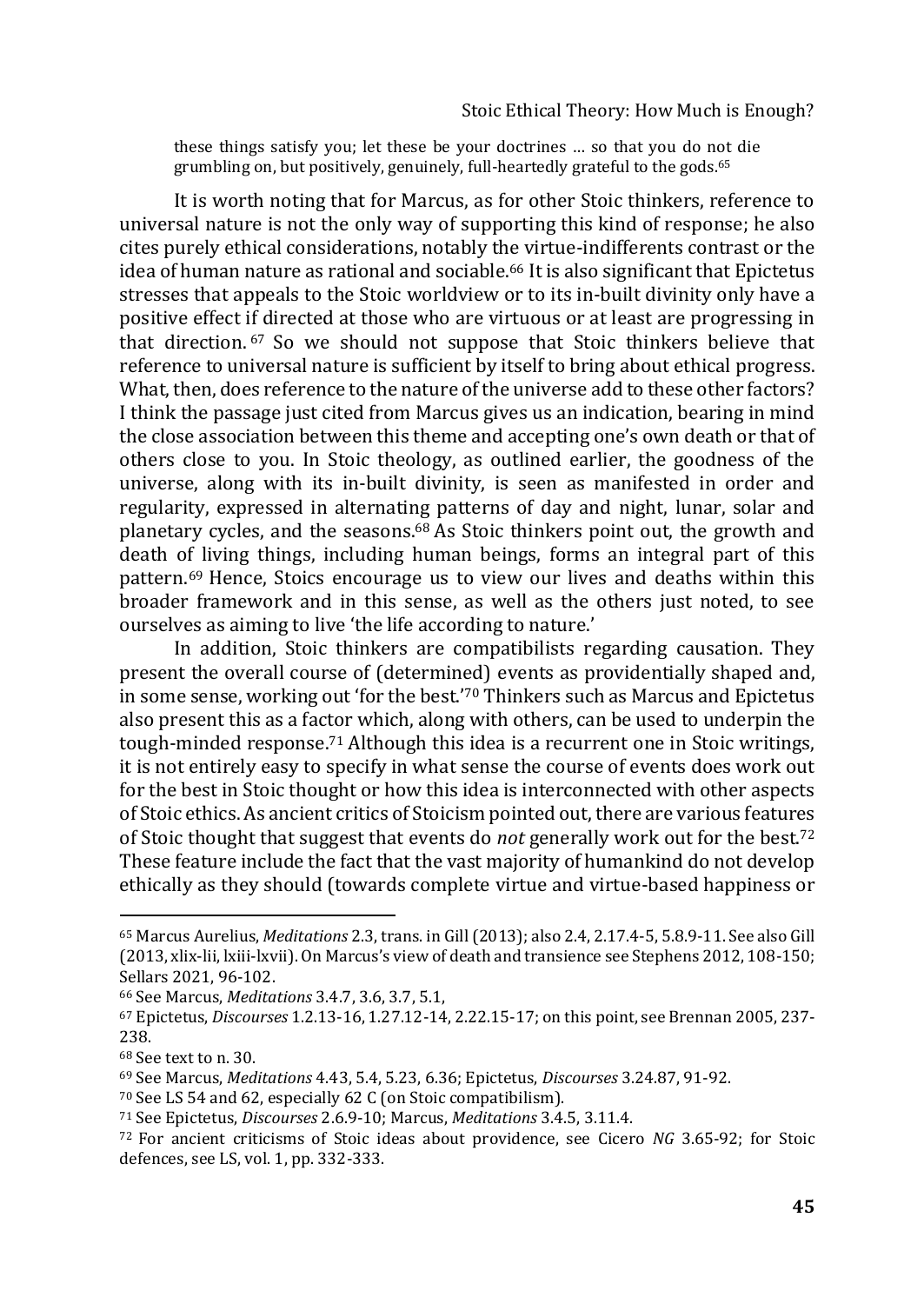'the life according to nature'), a fact seen by Stoics as caused by deep-rooted tendencies in human nature as well as by widespread error in human societies.<sup>73</sup> If we ask what features of their worldview support their belief in the providential working out of events, the most plausible ones, again, are those highlighted earlier on the interface between Stoic theology and ethics. Stoics see universal nature as creating the conditions, broadly speaking, in which the component forms of life within the universe can come into being and flourish, in part through having the instinctive motivation to care for themselves and others of their kind. When combined with the Stoic theory of natural development as appropriation, this implies that human beings, as rational and sociable animals, are naturally capable of developing towards virtue and happiness, whether in fact they do or do not.<sup>74</sup> Human ethical development brings with it the capacity both for right action and emotional resilience in the face of difficulties and disaster (in Stoic terms, loss of 'preferred indifferents'). Thus, the world as a whole and the working out of events are providentially shaped in the sense that human beings have the in-built natural capacity to make this kind of tough-minded response despite adverse circumstances. It is, perhaps, the linkage between these two ideas that explains why, in thinkers such as Epictetus and Marcus, the theme of the providential working out of events and of resilience in the face of disaster are often linked.<sup>75</sup> However, if so, this linkage depends not just on beliefs about the Stoic worldview but also beliefs about virtue and indifferents and human nature.

What, then, are the conclusions of this review of ancient Stoic thinking for the question, 'how much is enough' to provide a basis for modern life-guidance and the potential benefits of this guidance? I think the conclusions are clear. To judge from the ancient presentation of the basis of the tough-minded response, there are three possible answers to this question. All three answers involve an understanding of the core principles of Stoic ethics outlined earlier. The first answer consists solely of this understanding, as illustrated by Book Five of Cicero's *Tusculans* and other passages. The other two answers, both of which are tenable, combine the understanding of core ethical principles and of human or universal nature. A further, most complete option would include and integrate all three factors. This is, apparently, what Chrysippus advocated. <sup>76</sup> This option would obviously be 'enough' to match ancient Stoic criteria for the highest possible level of ethical understanding, though it would raise the most questions regarding the compatibility between ancient and contemporary thinking about nature. It may be helpful to restate my conclusions in a way that differentiates them from other contemporary responses to Stoicism. On the one hand, the combination of ethical principles and ideas about human, but not universal, nature (Becker's approach) has a firmer basis in ancient Stoic thought than Becker recognized or than is

<sup>73</sup> See text to n. 17.

<sup>74</sup> See text to nn. 16, 22-3, 32-3. See also Frede 2002, 95-109.

<sup>75</sup> See Epictetus, *Discourses* 1.6.37-43, 2.6.9-10, 3.5.7-11; Marcus, *Meditations* 2.3, 2.17.4-5, 4.49. <sup>76</sup> See n. 50.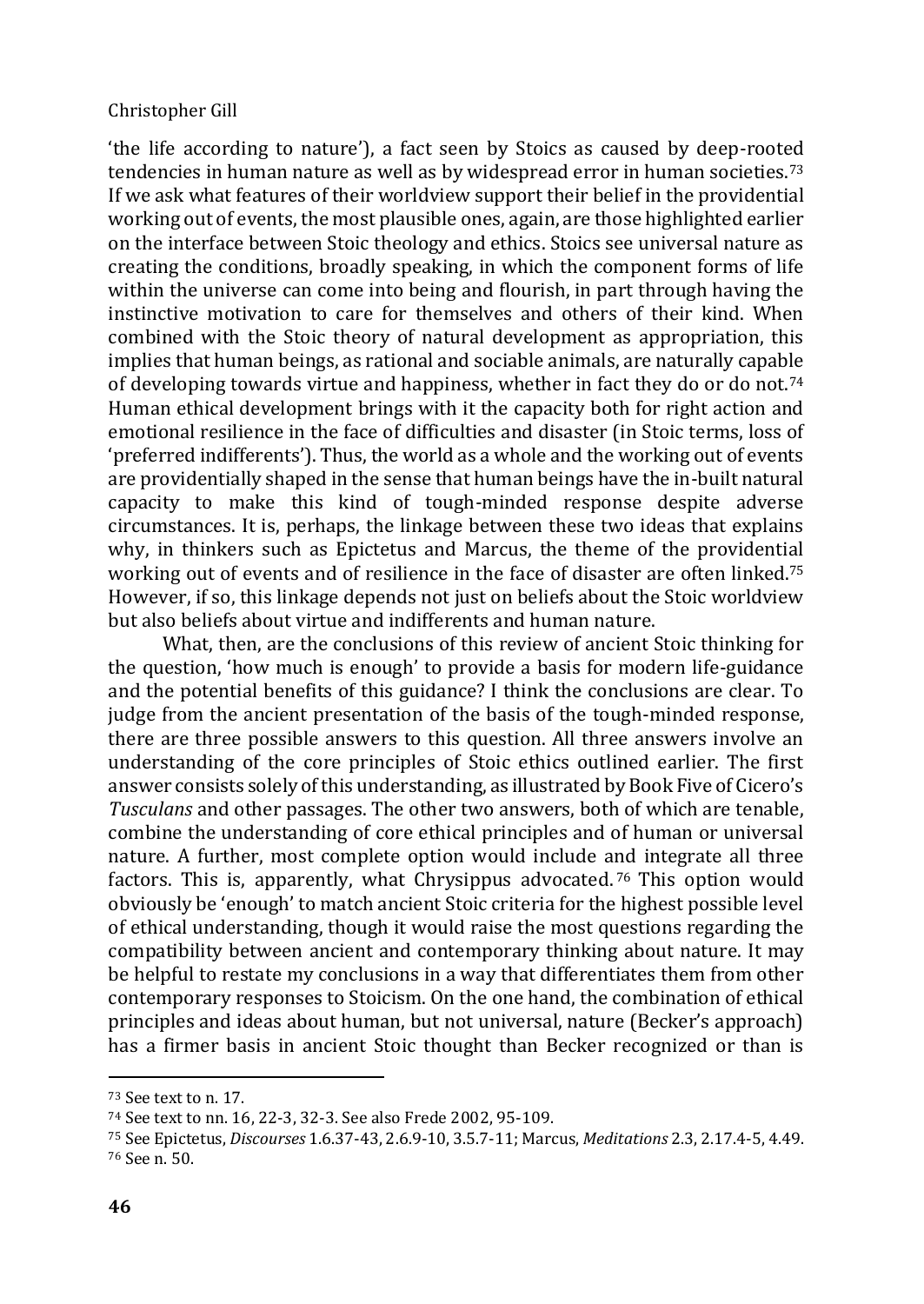Stoic Ethical Theory: How Much is Enough?

generally recognized by those who follow Becker. On the other hand, the combination of Stoic ethical principles and ideas about universal nature (or both universal nature and human nature) is, when closely examined, more conceptually credible and less remote from contemporary thinking than is often supposed. Also, this combination has the advantage that it opens the way to framing a response to the current environmental crisis that draws on Stoic ideas and thus enlarges our philosophical resources for this objective. Overall, and regardless of whether my conclusions are accepted by other advocates of Stoic life-guidance, I hope this discussion contributes to fuller exploration of the resources of Stoic ethical ideas both for contemporary philosophical reflection and for life-guidance.<sup>77</sup>

## **References**

This bibliography includes translations of Greek and Latin works cited in the footnotes but not those ancient works cited without reference to a specific translation. In the footnotes, as stated in n. 4, IG= Inwood and Gerson, *The Stoics Reader*, and LS = Long and Sedley, *The Hellenistic Philosophers*.

- Annas, Julia. 1993. *The Morality of Happiness*. Oxford: Oxford University Press.
- Annas, Julia. 2007. "Ethics in Stoic Philosophy." *Phronesis* 52: 58-87.
- Becker, Lawrence C. 2017. *A New Stoicism*. Princeton: Princeton University Press, revised edition.
- Brennan, Tad. 2003. "Stoic Moral Psychology." In *The Cambridge Companion to the Stoics*, edited by Brad Inwood, 257-294. Cambridge: Cambridge University Press.
- Brennan, Tad. 2005. *The Stoic Life: Emotions, Duties, and Fate*. Oxford: Oxford University Press.
- Brüllman, Philipp. 2015. *Grounding Ethics in Nature: A Study of Stoic Naturalism*. LMU, Munich (unpublished Habilitation).
- Cicero. 1996. *The Nature of the Gods*. Translated by Peter G. Walsh. Oxford: Oxford University Press.
- Cicero. 2001. *On Moral Ends*. Edited by Julia Annas and translated by Raphael Woolf. Cambridge: Cambridge University Press.
- Foot, Philippa. 2001. *Natural Goodness*. Oxford: Oxford University Press.
- Frede, Dorothea. 2002. "Theology and Providential Care in Stoicism." In *Traditions of Theology: Studies in Hellenistic Theology, its Background and Aftermath*, edited by Dorothea Frede and André Laks, 85-117. Leiden: Brill.
- Gill, Christopher. 2006. *The Structured Self in Hellenistic and Roman Thought*. Oxford: Oxford University Press.

<sup>77</sup> The themes of this discussion are explored much further in a forthcoming book, *Learning to Live Naturally: Stoic Ethics and its Modern Significance*.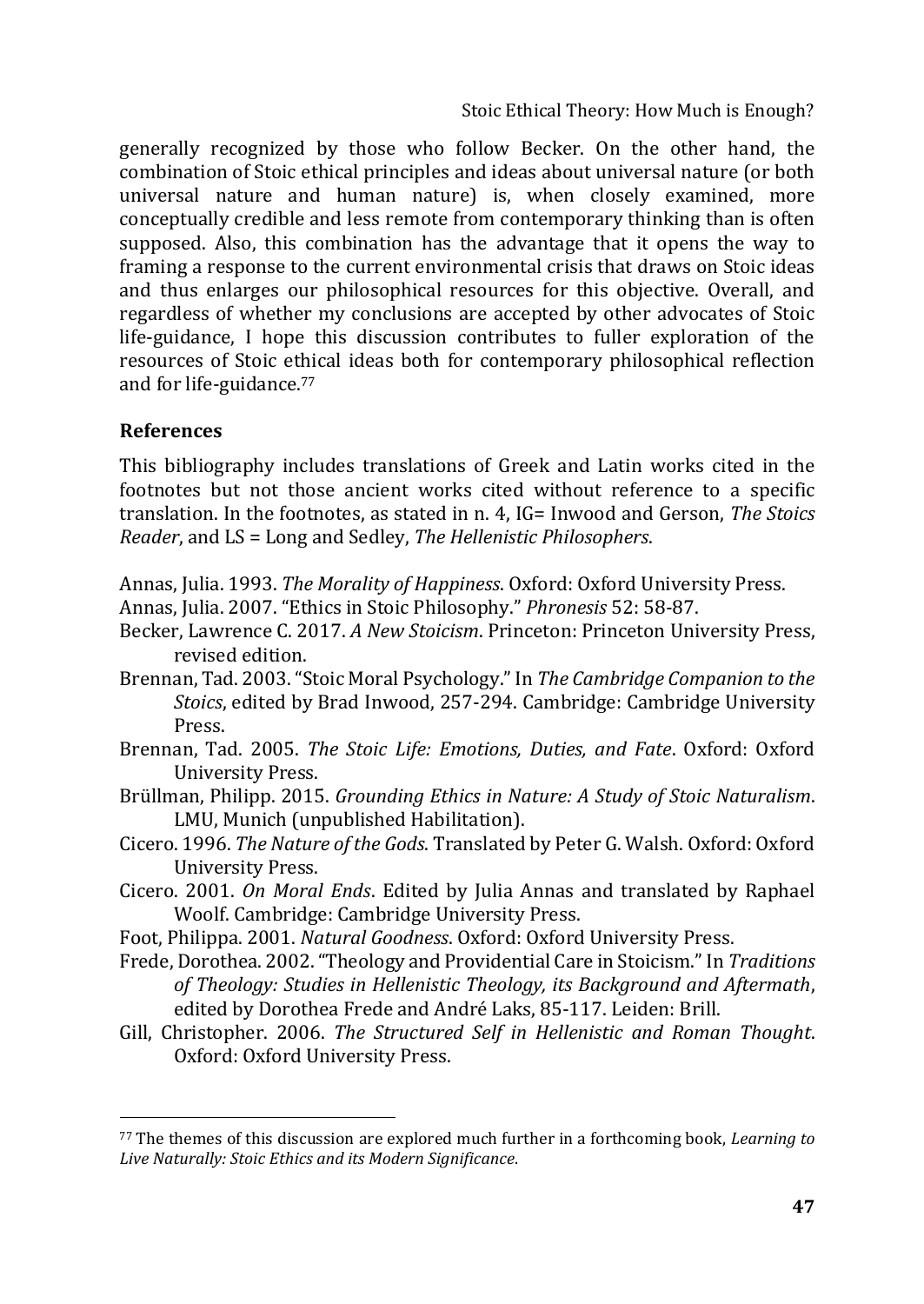Gill, Christopher. 2013. *Marcus Aurelius: Meditations Books 1-6*. Translated with an introduction and commentary. Oxford: Oxford University Press.

Graver, Margaret. 2007. *Stoicism and Emotion*. Chicago: Chicago University Press. Hursthouse, Rosalind. 1999. *On Virtue Ethics*. Oxford: Oxford University Press.

- Inwood, Brad. 1985. *Ethics and Human Action in Early Stoicism*. Oxford: Oxford University Press.
- Inwood, Brad. 2009. "Why Physics?" In *God and Cosmos in Stoicism*, edited by Ricardo Salles, 201-223. Oxford: Oxford University Press.
- Inwood, Brad and Pierluigi Donini. 1999. "Stoic Ethics." In *The Cambridge History of Hellenistic Philosophy*, edited by Keimpe Algra, Jonathan Barnes, Jaap Mansfeld and Malcolm Schofield, 675-738. Cambridge: Cambridge University Press.
- Inwood, Brad and Lloyd Gerson. 1997. *Hellenistic Philosophy: Introductory Readings*. Indianapolis: Hackett.
- Inwood, Brad and Gerson, Lloyd, 2008. *The Stoics Reader: Selected Writings and Testimonia*. Indianapolis: Hackett.
- Klein, Jacob. 2016. "The Stoic Argument from oikeiōsis." *Oxford Studies in Ancient Philosophy* 50: 143-200.
- Korsgaard, Christine. 1996. *The Sources of Normativity*. Cambridge: Cambridge University Press.
- Long, Anthony, A. 1996. *Stoic Studies*. Cambridge: Cambridge University Press.
- Long, Anthony, A. and, David N. Sedley. 1987. *The Hellenistic Philosophers*. Cambridge: Cambridge University Press.
- Mansfeld, Jaap. 1999. "Theology." In *The Cambridge History of Hellenistic Philosophy*, edited by Keimpe Algra, Jonathan Barnes, Jaap Mansfeld and Malcolm Schofield, 675-738. Cambridge: Cambridge University Press.

Pigliucci, Massimo. 2017. *How to Be a Stoic*. London: Rider.

- Reydams-Schils, Gretchen. 2005. *The Roman Stoics: Self, Responsibility, and Affection*. Chicago: Chicago University Press.
- Russell, Daniel, C. 2012. *Happiness for Humans*. Oxford: Oxford University Press.
- Salles, Ricardo, ed. 2009. *God and Cosmos in Stoicism*. Oxford: Oxford University Press.
- Schofield, Malcolm. 1995. "Two Stoic Approaches to Justice." In *Justice and Generosity: Studies in Hellenistic Social and Political Philosophy*, edited by André Laks and Malcolm Schofield, 191-212. Cambridge: Cambridge University Press.
- Schofield, Malcolm. 2003. "Stoic Ethics." In *The Cambridge Companion to the Stoics*, edited by Brad Inwood, 233-256. Cambridge: Cambridge University Press.

Sellars, John. 2006. *Stoicism*. Chesham: Acumen.

Sellars, John. 2021. *Marcus Aurelius*. London: Routledge.

Stankiewicz, Piotr. 2020. *Manual of Reformed Stoicism.* Wilmington, Delaware: Vernon.